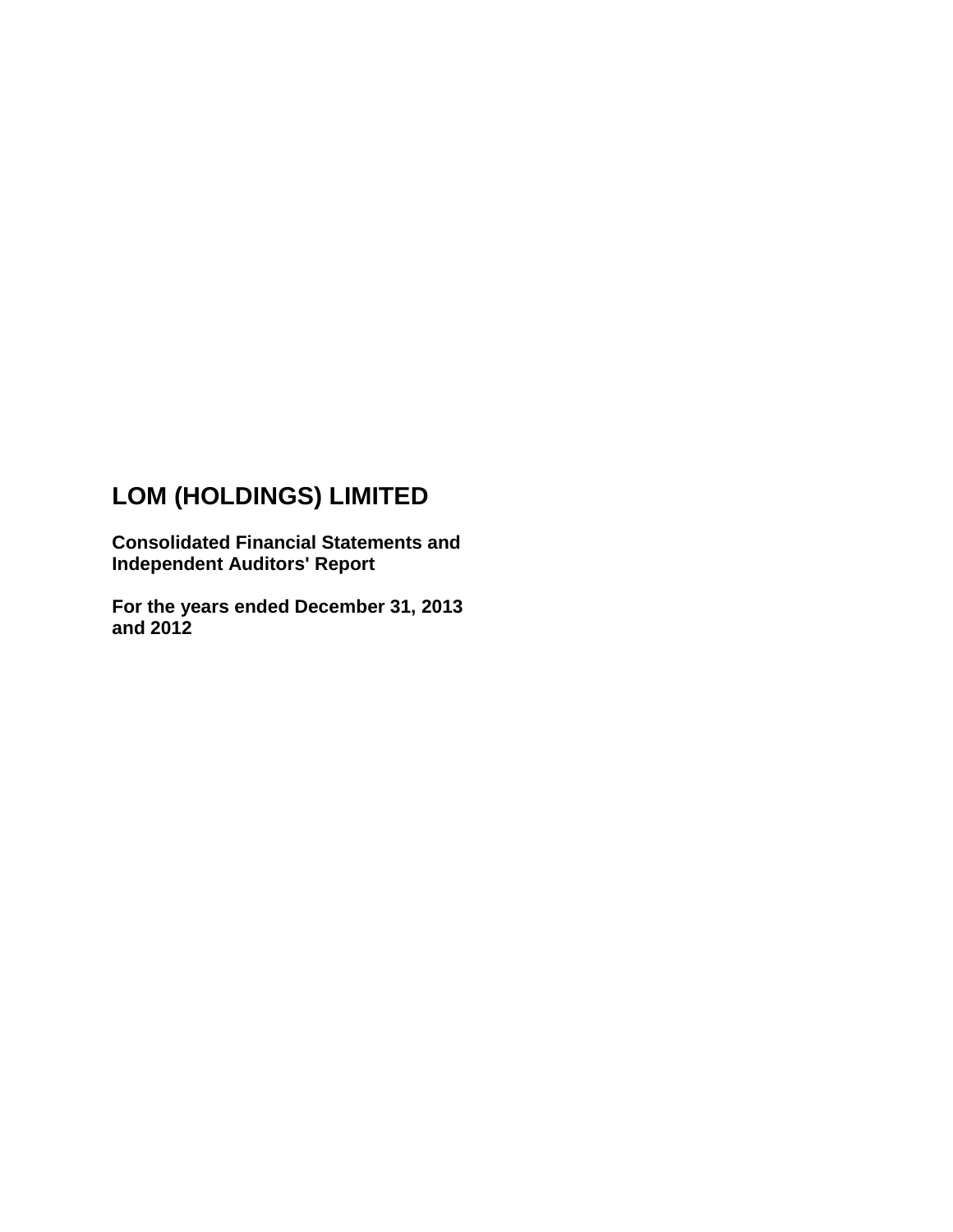# Deloitte.

Deloitte & Touche Ltd. Chartered Accountants Corner House 20 Parliament Street P.O. Box 1556 Hamilton HM FX Bermuda

Tel: + 1 (441) 292 1500 Fax: + 1 (441) 292 0961 www.deloitte.bm

#### **INDEPENDENT AUDITORS' REPORT**

To the Board of Directors and Shareholders of LOM (Holdings) Limited

We have audited the accompanying consolidated financial statements of LOM (Holdings) Limited and its subsidiaries (the "Company"), which comprise the consolidated balance sheets as of December 31, 2013 and 2012, and the related consolidated statements of operations, changes in shareholders' equity and cash flows for the years then ended, and the related notes to the consolidated financial statements.

#### **Management's Responsibility for the Consolidated Financial Statements**

Management is responsible for the preparation and fair presentation of these consolidated financial statements in accordance with accounting principles generally accepted in the United States of America; this includes the design, implementation, and maintenance of internal control relevant to the preparation and fair presentation of consolidated financial statements that are free from material misstatement, whether due to fraud or error.

#### **Auditors' Responsibility**

Our responsibility is to express an opinion on these consolidated financial statements based on our audits. We conducted our audits in accordance with auditing standards generally accepted in the United States of America. Those standards require that we plan and perform the audit to obtain reasonable assurance about whether the consolidated financial statements are free from material misstatement.

An audit involves performing procedures to obtain audit evidence about the amounts and disclosures in the consolidated financial statements. The procedures selected depend on the auditor's judgment, including the assessment of the risks of material misstatement of the consolidated financial statements, whether due to fraud or error. In making those risk assessments, the auditor considers internal control relevant to the Company's preparation and fair presentation of the consolidated financial statements in order to design audit procedures that are appropriate in the circumstances, but not for the purpose of expressing an opinion on the effectiveness of the Company's internal control. Accordingly, we express no such opinion. An audit also includes evaluating the appropriateness of accounting policies used and the reasonableness of significant accounting estimates made by management, as well as evaluating the overall presentation of the consolidated financial statements.

We believe that the audit evidence we have obtained is sufficient and appropriate to provide a basis for our audit opinion.

#### **Opinion**

In our opinion, the consolidated financial statements referred to above present fairly, in all material respects, the financial position of LOM (Holdings) Limited and its subsidiaries as of December 31, 2013 and 2012, and the results of their operations and their cash flows for the years then ended in accordance with accounting principles generally accepted in the United States of America.

Deloitte refers to one or more of Deloitte Touche Tohmatsu Limited, a UK private company limited by guarantee, and its network of member firms, each of which is a legally separate and independent entity. Please see www.deloitte.com/about for a detailed description of the legal structure of Deloitte Touche Tohmatsu Limited and its member firms.

Deloitte Bermuda is an affiliate of Deloitte Caribbean and Bermuda Limited, a member firm of Deloitte Touche Tohmatsu Limited.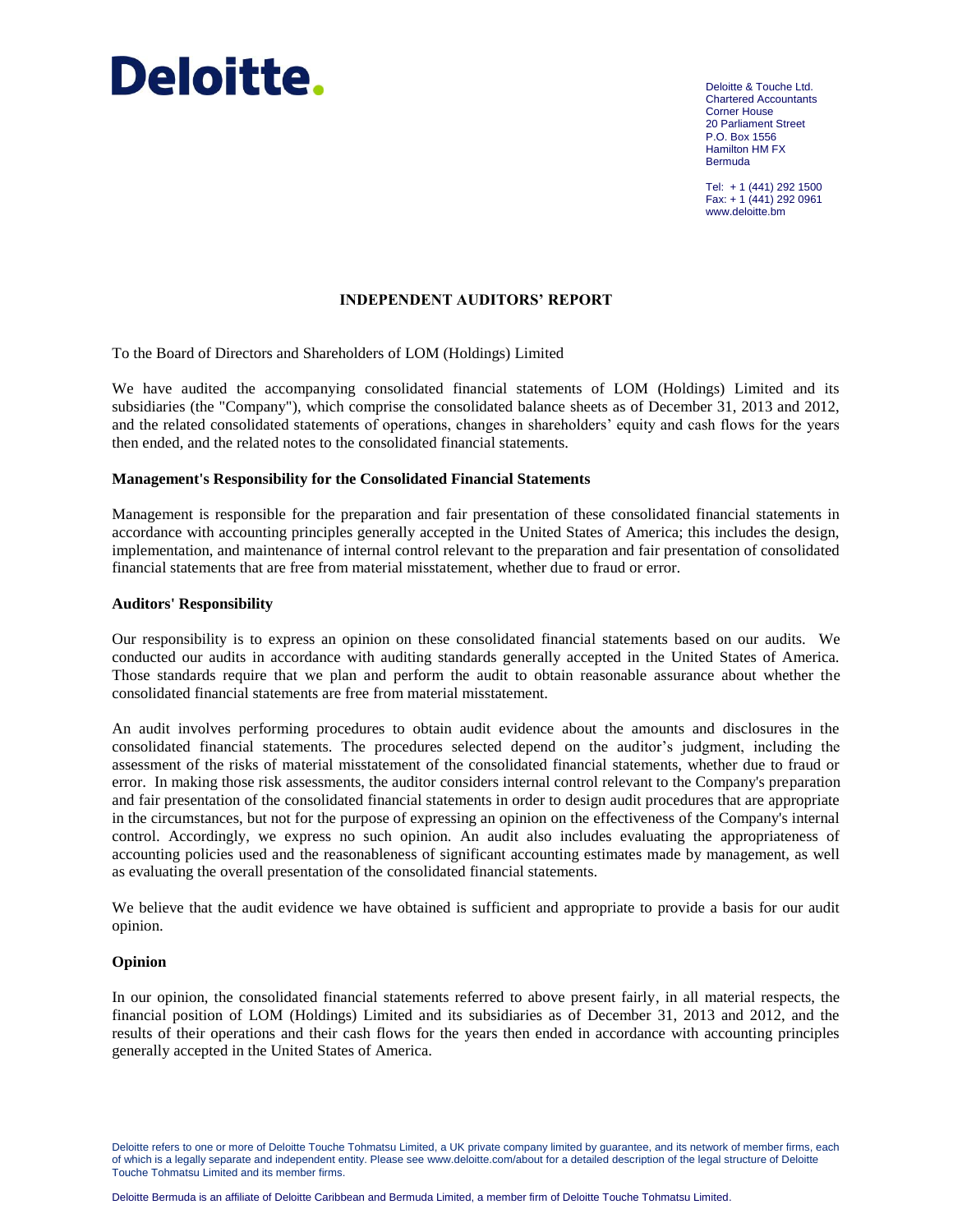#### **Report on Supplementary Information**

Our audits were conducted for the purpose of forming an opinion on the financial statements as a whole. The supplementary information contained in the five year comparison table in Note 15 is presented for the purpose of additional analysis and is not a required part of the financial statements. This supplementary information is the responsibility of the Company's management and was derived from and relates directly to the underlying accounting and other records used to prepare the financial statements. Such information has been subjected to the auditing procedures applied in our audits of the financial statements and certain additional procedures, including comparing and reconciling such information directly to the underlying accounting and other records used to prepare the financial statements or to the financial statements themselves, and other additional procedures in accordance with auditing standards generally accepted in the United States of America. In our opinion, such information is fairly stated in all material respects in relation to the financial statements as a whole.

Deloitte + Touche Ltd.

April 25, 2014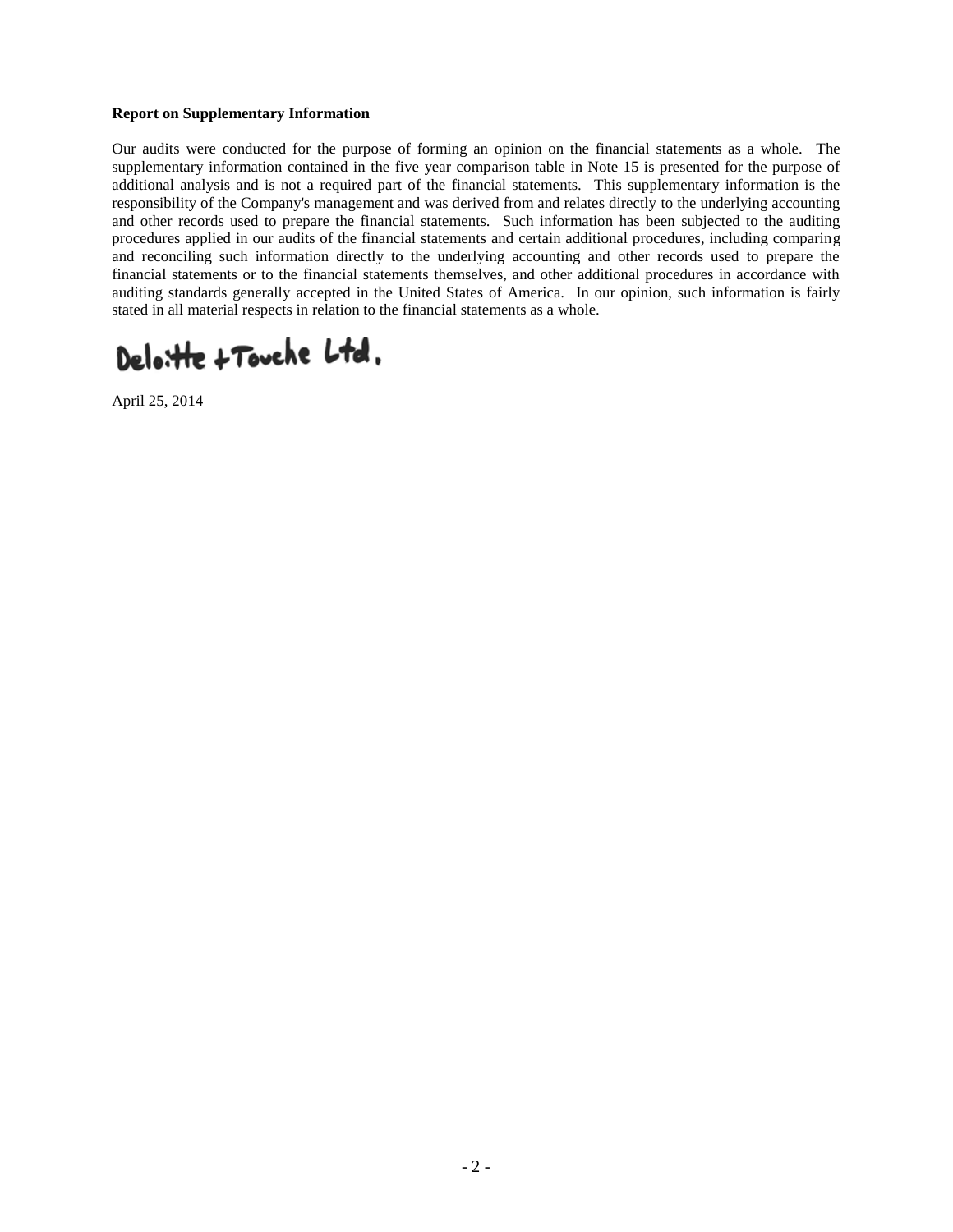#### **LOM (HOLDINGS) LIMITED CONSOLIDATED BALANCE SHEETS** as of December 31, 2013 and 2012

(expressed in U.S. Dollars)

|                                                              | 2013            |    | 2012       |
|--------------------------------------------------------------|-----------------|----|------------|
| <b>ASSETS</b>                                                |                 |    |            |
| Cash and cash equivalents                                    | \$<br>3,521,800 | \$ | 3,307,953  |
| Securities owned, at fair value (cost: 2013 - \$2,958,664    |                 |    |            |
| 2012 - \$4,254,829) (Note 3)                                 | 3,260,391       |    | 4,579,973  |
| Accounts receivable                                          | 535,661         |    | 567,753    |
| Due from related parties                                     | 8,705           |    | 9,881      |
| Prepaid expenses and other assets                            | 223,029         |    | 185,593    |
| Equity investment in affiliate (Note 4)                      | 1,259,215       |    | 1,228,438  |
| Property and equipment, net (Note 5)                         | 8,088,787       |    | 8,402,231  |
| <b>TOTAL ASSETS</b>                                          | 16,897,588      | \$ | 18,281,822 |
| <b>LIABILITIES</b>                                           |                 |    |            |
| Accounts payable and accrued liabilities                     | \$<br>735,291   | \$ | 780,517    |
| Securities sold short at fair value (proceeds: 2013 - \$Nil, |                 |    |            |
| 2012 - \$1,262,673) (Note 3)                                 |                 |    | 1,423,098  |
| <b>TOTAL LIABILITIES</b>                                     | 735,291         |    | 2,203,615  |
| <b>SHAREHOLDERS' EQUITY</b>                                  |                 |    |            |
| Common shares, par value \$0.10 per share; 20,000,000        |                 |    |            |
| shares authorized, and 6,101,870 (2012 - 6,143,074) shares   |                 |    |            |
| issued and outstanding (Note 6)                              | 610,187         |    | 614,307    |
| Additional paid-in capital                                   | 3,185,422       |    | 3,277,496  |
| Loans receivable for issuance of common shares (Note 7)      | (138,950)       |    | (138,950)  |
| Retained earnings                                            | 12,505,638      |    | 12,325,354 |
| TOTAL SHAREHOLDERS'EQUITY                                    | 16,162,297      |    | 16,078,207 |
| TOTAL LIABILITIES AND SHAREHOLDERS' EQUITY                   | 16,897,588      | S. | 18,281,822 |
|                                                              |                 |    |            |

*The accompanying notes are an integral part of these consolidated financial statements.*

Approved by the Board of Directors:

\_\_\_\_\_\_\_\_\_\_\_\_\_\_\_\_\_\_\_\_\_\_\_\_\_\_\_\_\_\_\_\_ \_\_\_\_\_\_\_\_\_\_\_\_\_\_\_\_\_\_\_\_\_\_\_\_\_\_\_\_\_\_\_\_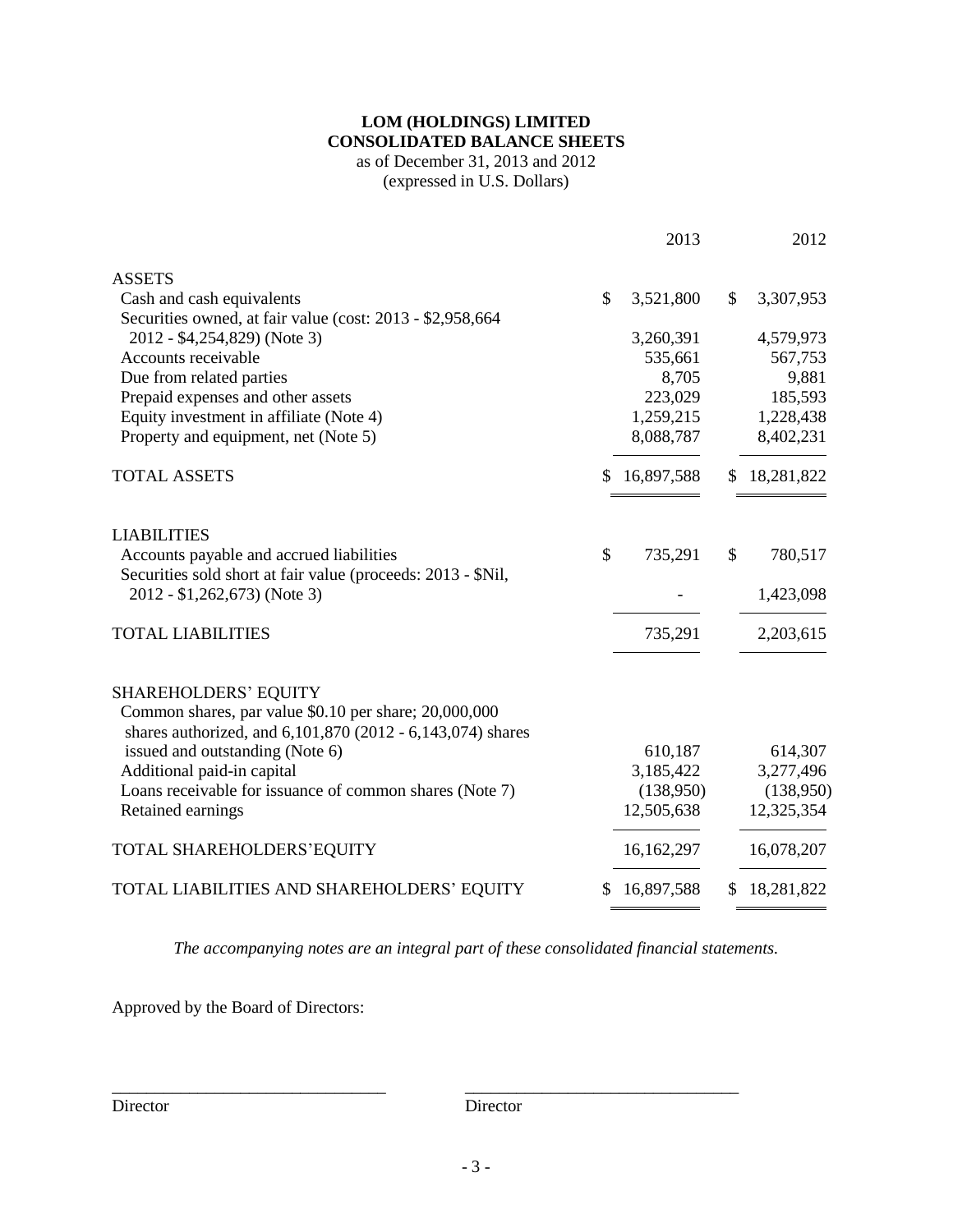## **LOM (HOLDINGS) LIMITED CONSOLIDATED STATEMENTS OF OPERATIONS**

for the years ended December 31, 2013 and 2012

(expressed in U.S. Dollars)

|                                                                  |               | 2013      | 2012             |
|------------------------------------------------------------------|---------------|-----------|------------------|
| <b>REVENUES</b>                                                  |               |           |                  |
| Broking fee income                                               | $\mathcal{S}$ | 2,346,058 | \$<br>2,280,051  |
| Management and investment advisory fees including related        |               |           |                  |
| party management fees of \$1,505,122 (2012 - \$1,314,395)        |               | 2,501,169 | 2,260,183        |
| Net interest income, net of interest expense of \$241,135 (2012- |               |           |                  |
| \$301,675)                                                       |               | 481,784   | 547,419          |
| Rental income, including related party rent of \$243,800 (2012-  |               |           |                  |
| \$243,800)                                                       |               | 712,074   | 702,265          |
| Other income                                                     |               | 324,722   | 540,231          |
| Income from equity investment in affiliate                       |               | 126,590   | 137,069          |
| Foreign exchange income, net                                     |               | 422,242   | 585,608          |
| Net trading gain/(loss) on securities owned                      |               | 185,855   | (493, 551)       |
| Corporate finance income                                         |               | 118,109   | 103,348          |
| Administration and custody fees                                  |               | 73,917    | 72,779           |
| <b>TOTAL REVENUES</b>                                            |               | 7,292,520 | 6,735,402        |
| <b>OPERATING EXPENSES</b>                                        |               |           |                  |
| Employee compensation and benefits                               |               | 2,574,262 | 2,745,338        |
| Commissions and referral fees                                    |               | 1,814,004 | 1,631,123        |
| Computer and information services                                |               | 453,774   | 513,002          |
| Depreciation of property and equipment (Note 5)                  |               | 396,357   | 368,831          |
| Jitney fees                                                      |               | 250,414   | 298,137          |
| Advisory fee expense                                             |               |           | 26,922           |
| Professional fees                                                |               | 440,424   | 721,216          |
| Occupancy                                                        |               | 568,783   | 587,303          |
| Administration                                                   |               | 178,316   | 208,226          |
| Insurance                                                        |               | 156,987   | 165,697          |
| Custodial charges                                                |               | 226,971   | 240,325          |
| Net foreign exchange transaction losses                          |               | 51,944    | 4,030            |
| <b>TOTAL OPERATING EXPENSES</b>                                  |               | 7,112,236 | 7,510,150        |
| NET PROFIT/(LOSS)                                                | \$            | 180,284   | \$<br>(774, 748) |
|                                                                  |               |           |                  |
| NET PROFIT/ (LOSS) PER COMMON SHARE<br>Basic and diluted         | \$            | 0.03      | \$<br>(0.13)     |
|                                                                  |               |           |                  |
| WEIGHTED AVERAGE COMMON SHARES OUTSTANDING:                      |               |           |                  |
| Basic and diluted                                                |               | 6,115,375 | 6,146,089        |

*The accompanying notes are an integral part of these consolidated financial statements.*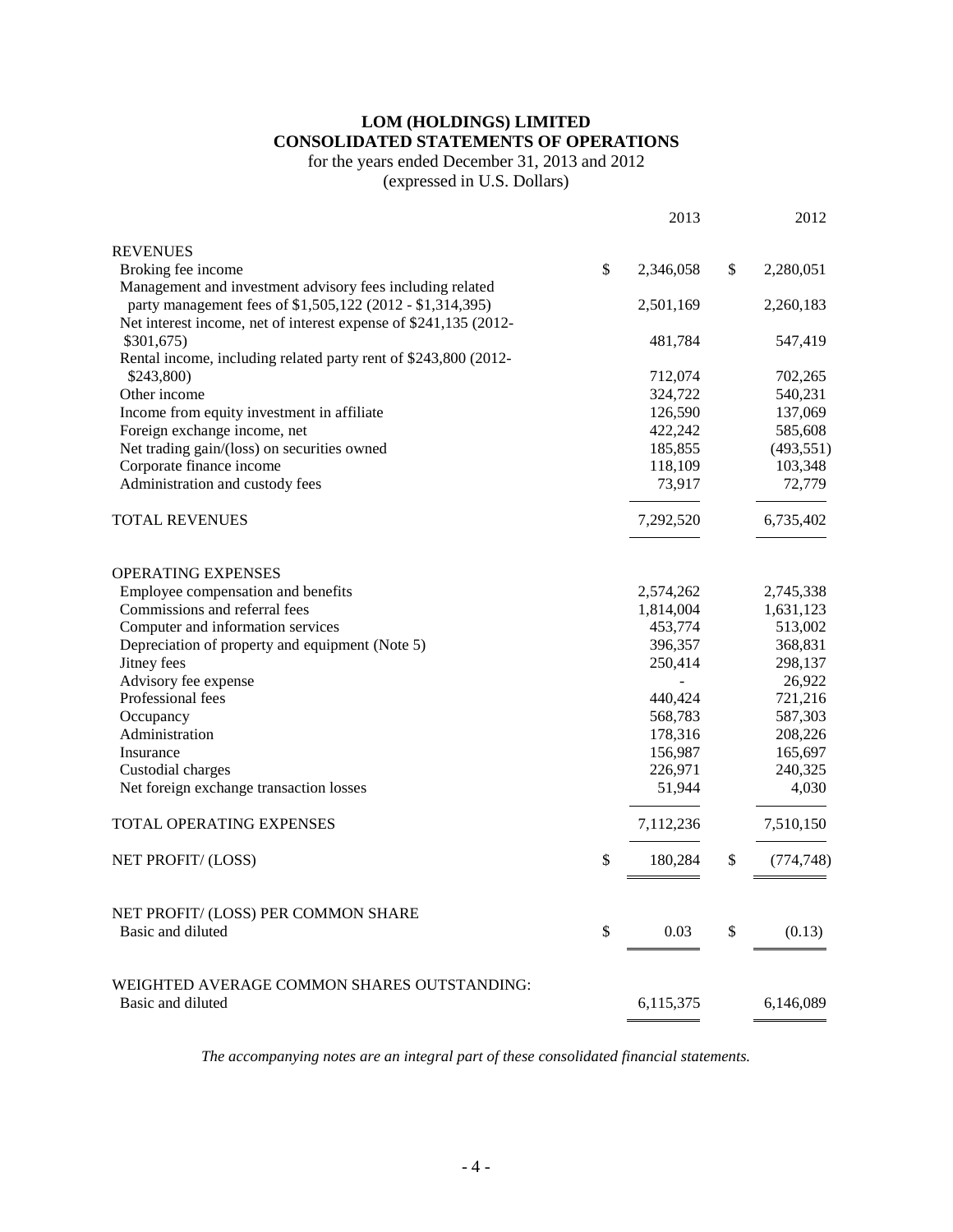## **LOM (HOLDINGS) LIMITED CONSOLIDATED STATEMENTS OF CHANGES IN SHAREHOLDERS' EQUITY**

for the years ended December 31, 2013 and 2012 (expressed in U.S. Dollars)

|                                            |                         |              |                      |              | Additional         |               | Loans<br>Receivable              |                      |              |            |
|--------------------------------------------|-------------------------|--------------|----------------------|--------------|--------------------|---------------|----------------------------------|----------------------|--------------|------------|
|                                            | Common<br><b>Shares</b> |              | <b>Share Capital</b> |              | Paid-in<br>Capital |               | for Issuance of<br>Common shares | Retained<br>Earnings |              | Total      |
| BALANCE - January 1, 2012                  | 6,149,174               | <sup>S</sup> | 614,917              | <sup>S</sup> | 3,291,841          | <sup>S</sup>  | $(138,950)$ \$                   | $13,100,102$ \$      |              | 16,867,910 |
| Net loss                                   |                         |              |                      |              |                    |               |                                  | (774, 748)           |              | (774, 748) |
| Repurchase and retirement of common shares | (6,100)                 |              | (610)                |              | (14, 345)          |               |                                  |                      |              | (14, 955)  |
| BALANCE - December 31, 2012                | 6,143,074               |              | 614,307              |              | 3,277,496          |               | (138,950)                        | 12,325,354           |              | 16,078,207 |
| Net profit                                 |                         |              |                      |              |                    |               |                                  | 180,284              |              | 180,284    |
| Repurchase and retirement of common shares | (41,204)                |              | (4,120)              |              | (92,074)           |               |                                  |                      |              | (96, 194)  |
| BALANCE - December 31, 2013                | 6,101,870               | \$           | 610,187 \$           |              | 3,185,422          | <sup>\$</sup> | $(138,950)$ \$ 12,505,638        |                      | <sup>S</sup> | 16.162.297 |

*The accompanying notes are an integral part of these consolidated financial statements.*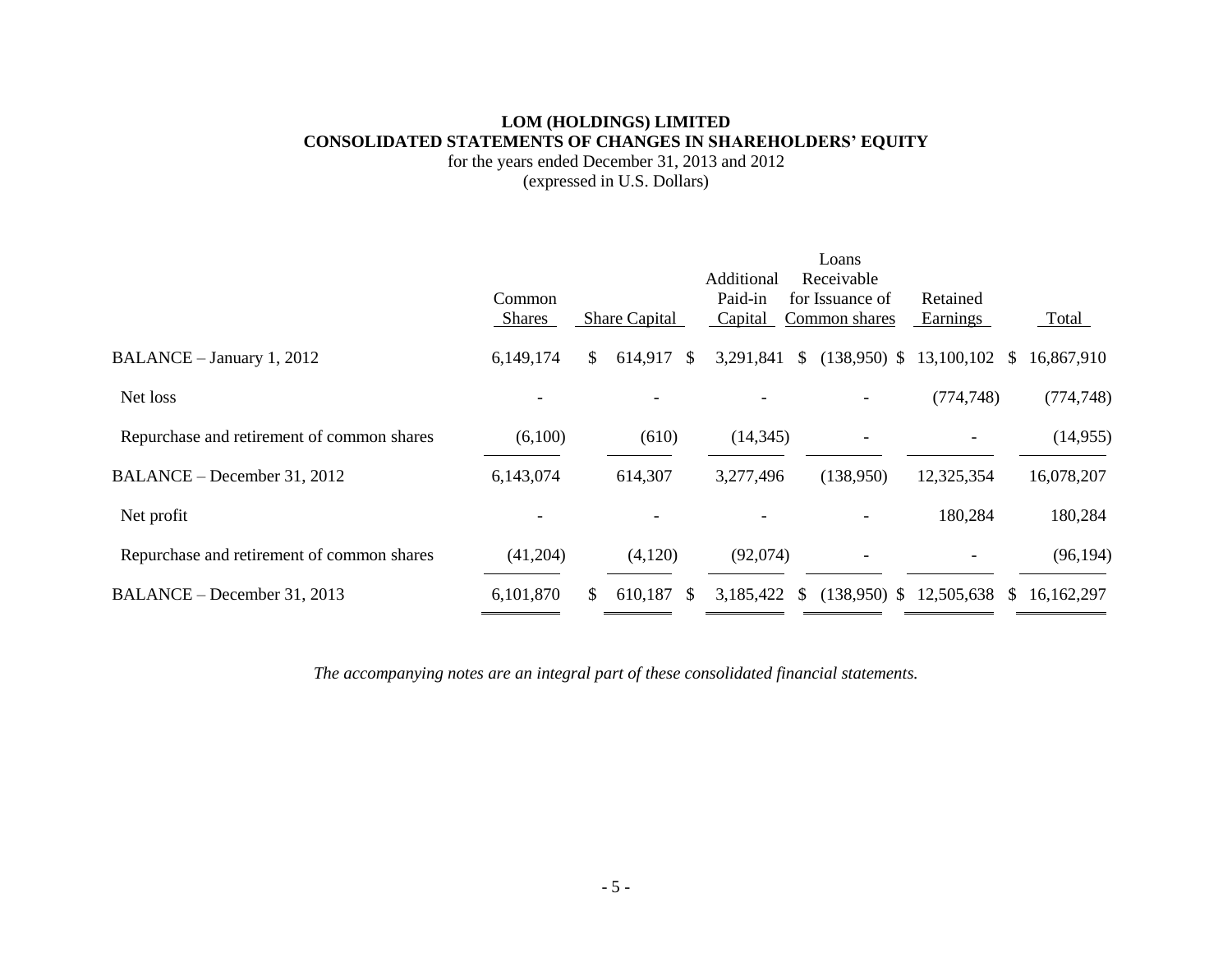## **LOM (HOLDINGS) LIMITED CONSOLIDATED STATEMENTS OF CASH FLOWS**

#### for the years ended December 31, 2013 and 2012

(expressed in U.S. Dollars)

|                                                                                                        | 2013                 | 2012                 |
|--------------------------------------------------------------------------------------------------------|----------------------|----------------------|
| CASH FLOWS FROM OPERATING ACTIVITIES<br>Net profit/(loss)                                              | \$<br>180,284        | \$<br>(774, 748)     |
| Adjustments to reconcile net profit/ (loss) to net cash<br>provided by (used in) operating activities: |                      |                      |
| Depreciation of property and equipment<br>Income from equity investment in affiliate                   | 396,357<br>(126,590) | 368,831              |
| Dividends received from equity investment in affiliate                                                 | 95,813               | (137,069)<br>102,200 |
| Net trading (gain) loss on securities                                                                  | (185, 855)           | 493,551              |
| Changes in operating assets and liabilities:                                                           |                      |                      |
| Securities owned, net<br>Accounts receivable                                                           | 1,505,437            | (1,237,572)          |
| Due from related parties                                                                               | 32,092<br>1,176      | (500, 141)           |
| Prepaid expenses and other assets                                                                      | (37, 436)            | (524)<br>94,329      |
| Accounts payable and accrued liabilities                                                               | (45,226)             | 85,373               |
| Securities sold short                                                                                  | (1,423,098)          | 1,416,281            |
|                                                                                                        |                      |                      |
| Total adjustments                                                                                      | 212,670              | 685,259              |
| NET CASH PROVIDED BY (USED IN) OPERATING ACTIVITIES                                                    | 392,954              | (89, 489)            |
| CASH FLOWS FROM INVESTING ACTIVITIES:                                                                  |                      |                      |
| Purchase of property and equipment                                                                     | (82,913)             | (172, 468)           |
| Net cash used in investing activities                                                                  | (82, 913)            | (172, 468)           |
| <b>CASH FLOWS FROM FINANCING ACTIVITIES:</b>                                                           |                      |                      |
| Repurchase of common shares                                                                            | (96, 194)            | (14, 955)            |
| NET CASH USED IN FINANCING ACTIVITIES                                                                  | (96, 194)            | (14, 955)            |
| NET INCREASE/(DECREASE) IN CASH AND CASH EQUIVALENTS                                                   | 213,847              | (276,912)            |
| CASH AND CASH EQUIVALENTS, BEGINNING OF YEAR                                                           | 3,307,953            | 3,584,865            |
| CASH AND CASH EQUIVALENTS, END OF YEAR                                                                 | \$<br>3,521,800      | \$<br>3,307,953      |
| SUPPLEMENTAL DISCLOSURE OF CASH FLOW INFORMATION                                                       |                      |                      |
| Interest paid                                                                                          | \$<br>241,135        | \$<br>301,675        |

*The accompanying notes are an integral part of these consolidated financial statements.*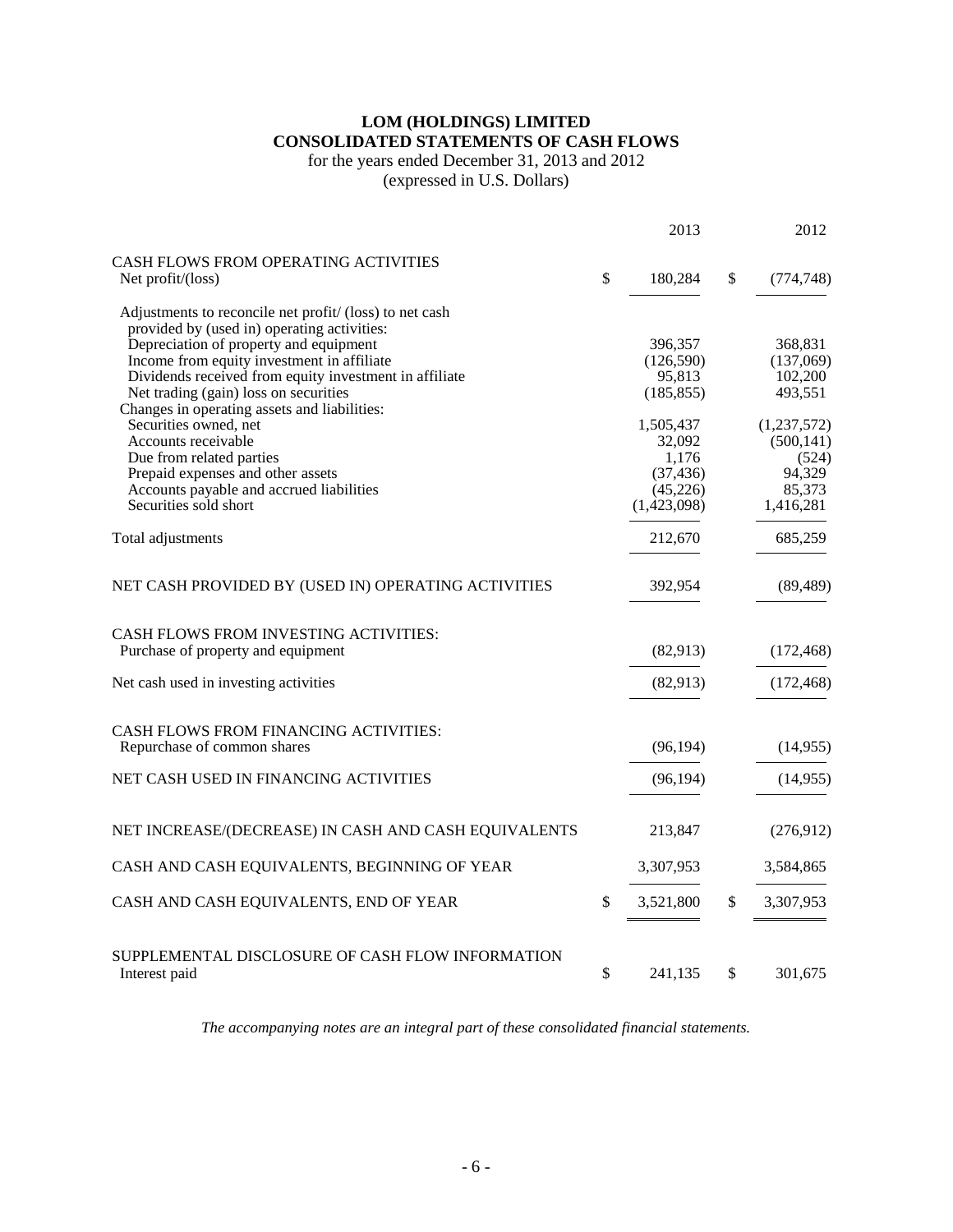December 31, 2013 and 2012 (expressed in U.S. Dollars)

#### 1. DESCRIPTION OF BUSINESS

LOM (Holdings) Limited ("Holdings"), a holding company for several wholly owned subsidiaries, was incorporated on May 1, 1996 under the laws of Bermuda. The common shares of Holdings are publicly traded and listed on the Bermuda Stock Exchange. Holdings, collectively, with its subsidiaries, is referred to as the "Company" or the "LOM Group of Companies."

A description of the operations of Holdings' wholly-owned subsidiaries is as follows:

LOM Securities (Bermuda) Limited ("LOMB") was incorporated in 1998 to provide investment and financial advice, brokerage services and discretionary investment management services. LOMB is domiciled and operates in Bermuda and is regulated under the Investment Business Act (2003) of Bermuda.

LOM Securities (Bahamas) Limited was incorporated in 2001 in the Commonwealth of The Bahamas and is regulated by the Securities Commission of the Bahamas. LOM Securities (Bahamas) Limited is domiciled in the Bahamas and is engaged in a single line of business as a Bahamian broker-dealer, which comprises several classes of service, including principal transactions, agency transactions and the provision of investment advisory services.

LOM Asset Management Limited was incorporated in 1995 to offer its services as investment consultant, manager and advisor. LOM Asset Management Limited is domiciled and operates in Bermuda and is regulated under the Investment Business Act (2003) of Bermuda.

Global Custody & Clearing Limited ("GCCL") was incorporated in 1992, to provide custody, settlement, information technology and execution services as well as certain finance, human resources and administrative services to other companies in the LOM Group of Companies. GCCL operates in Bermuda and is regulated under the Investment Business Act (2003) of Bermuda. GCCL was previously known as Lines Overseas Management Limited ("LOML") and went through a name change effective February 9, 2012.

LOM Properties Limited was incorporated in 1996 to hold property for Holdings in Bermuda.

LOM Capital Limited ("LOMCP") was incorporated in 1998 to offer services to source, value, document and close capital investments in growing companies. LOMCP is domiciled and operates in Bermuda.

Donald  $& Co.$  Limited, a Bermuda company, was incorporated in 2012 to perform nominee services.

LOM Nominees Limited, a Bermuda company, was incorporated in 1994 to perform nominee services.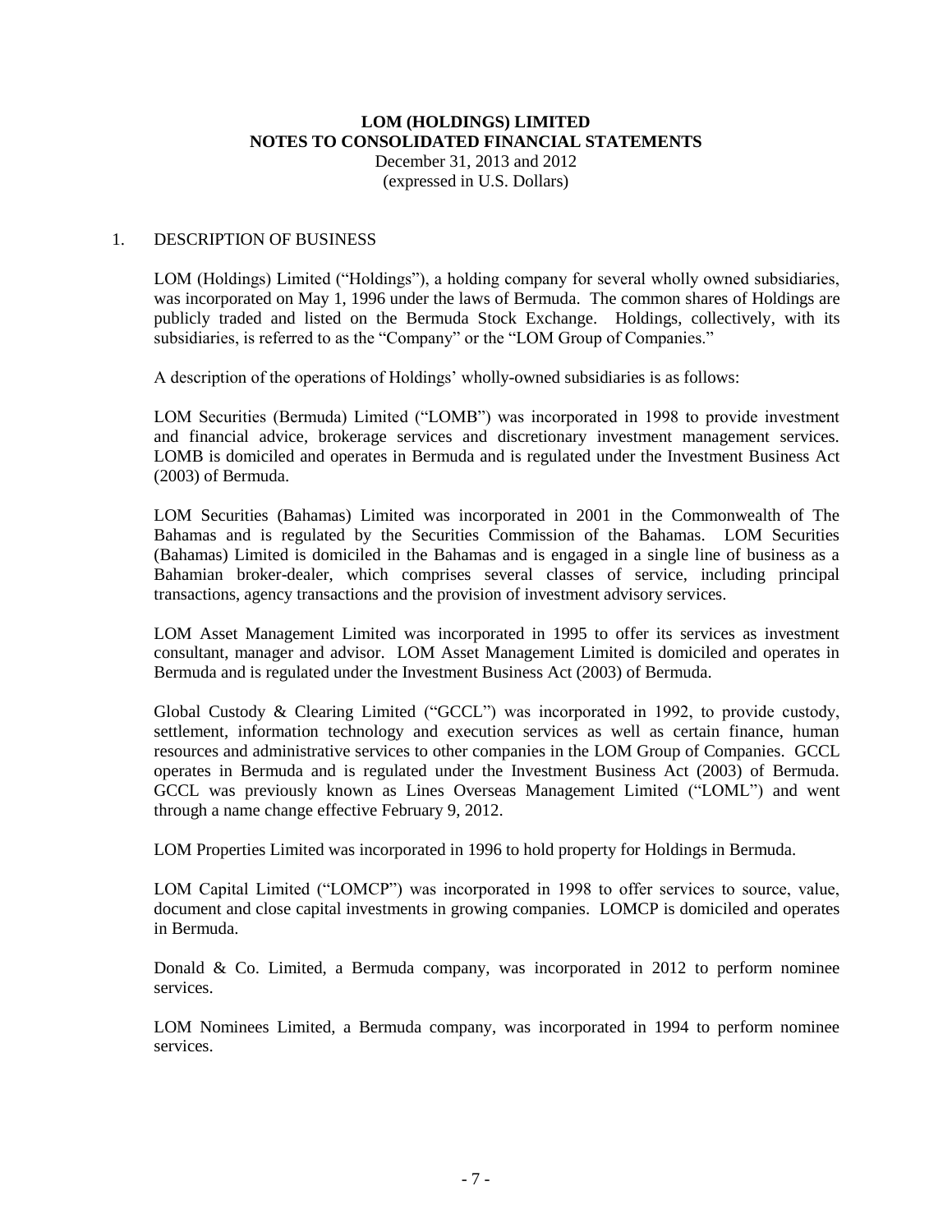(expressed in U.S. Dollars)

#### 2. SUMMARY OF SIGNIFICANT ACCOUNTING POLICIES

LOM (UK) Limited was incorporated in the United Kingdom in 2004 to market the LOM Group of Companies services to intermediaries in Europe. It also provides assistance in administration for the LOM Group of Companies.

The accompanying consolidated financial statements have been prepared in accordance with accounting principles generally accepted in the United States of America ("U.S. GAAP").

#### *Principles of Consolidation and Basis of Presentation*

The consolidated financial statements include the financial statements and results of operations of all wholly-owned subsidiaries listed in Note 1 above. All inter-company balances and transactions are eliminated on consolidation.

#### *Broking Fee Income and Jitney Fees*

Broking fee income represents amounts charged to clients for brokerage services and related jitney fees are amounts charged to the Company by the executing broker. Both are recognized on a trade date basis.

#### *Management and Investment Advisory Fees*

The LOM Group of Companies receives management fees and investment advisory fees for managing assets on a discretionary basis for both private and institutional clients and earns management and investment advisory fees based on the value of the portfolio, which are recorded on an accrual basis and recognized on a monthly basis. The LOM Group of Companies also earns management fees from the following mutual funds listed on the Bermuda Stock Exchange (collectively referred to as the LOM Sponsored Funds), which are recorded on an accrual basis and recognized on a monthly basis, based on the net asset values:

- LOM Funds SAC Limited
	- a. LOM Money Market Fund (USD, CAD, GBP)
	- b. LOM Fixed Income Fund (USD, EUR)
	- c. LOM Equity Growth Fund
	- d. LOM Balanced Fund
	- e. LOM Stable Income Fund
- LOM Commodities Fund Limited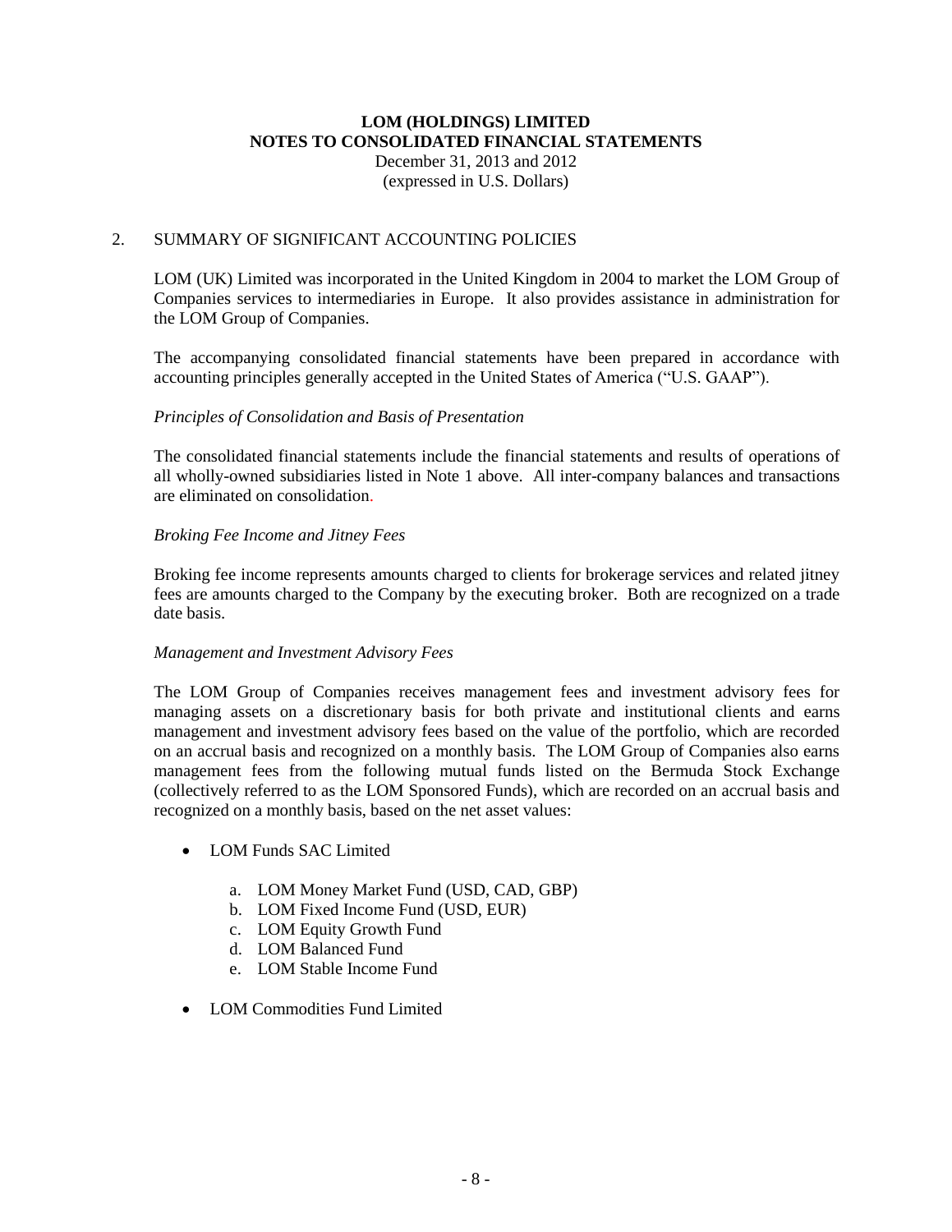(expressed in U.S. Dollars)

#### 2. SUMMARY OF SIGNIFICANT ACCOUNTING POLICIES (Cont'd)

#### *Foreign Exchange Income, net*

Foreign exchange income represents income earned from foreign currency transactions facilitated for customers and are based on the current foreign exchange rates, and is net of foreign exchange fees charged by external brokers. Foreign exchange income is recorded on a trade date basis.

#### *Corporate Finance Income*

Corporate finance income consists of fees earned for the underwriting of securities, generally for privately held companies, and is received in the form of cash, securities or warrants from its underlying investments. When corporate finance income is received in the form of securities, the Company records income based on the fair value of the securities received as of the date of the transaction. Fair value is the last reported sales price on the main market in which the investments trade on the date of valuation. Where there are no sales on that day, the mid-market prices are used. Where income is received in the form of warrants, the Board of Directors determines a price based on the fair value of the warrant.

#### *Administration and Custody Fees*

Administration fees, charged for the administrative and custodial services provided to the LOM Sponsored Funds, are recorded on an accrual basis over the period during which the service is provided.

#### *Net Interest Income*

Net interest income is a combination of interest earned on or paid to clients based on their daily cash balances and interest received or paid on the Company's cash balances from and to brokers, custodians and related parties (see Note 9).

#### *Other Income*

Other income earned includes fees for settlement of client investment transactions and dividends received related to the Company's investments. Fees earned for settlement of client investment transactions and dividends received related to the Company's investments are recorded on a transaction date basis.

#### *Rental Income*

Rental income consists of rent earned from the lease of office space in the Company owned office building and includes rent from related parties and is recorded on an accrual basis (See Note 9).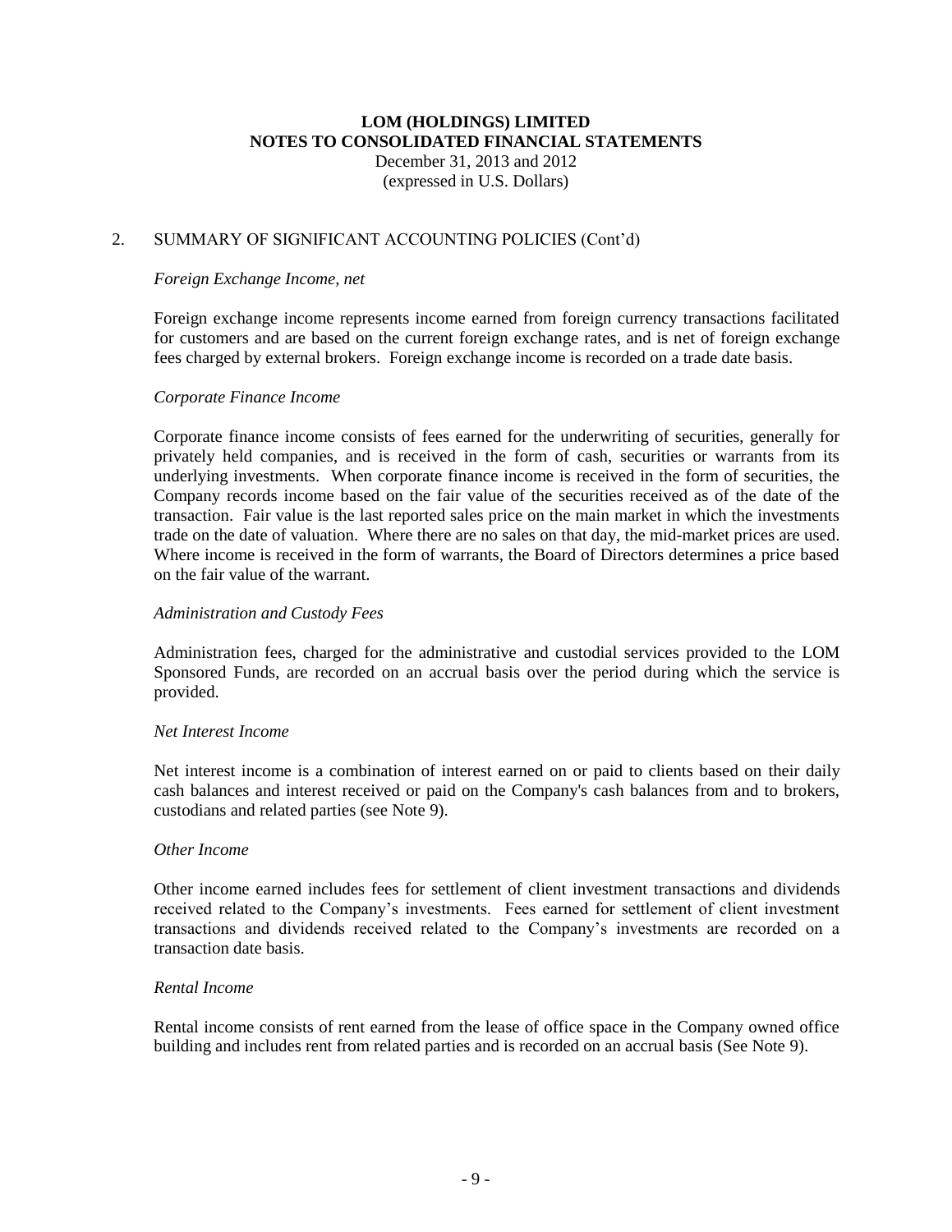(expressed in U.S. Dollars)

#### 2. SUMMARY OF SIGNIFICANT ACCOUNTING POLICIES (Cont'd)

#### *Cash and Cash Equivalents*

The Company has defined cash equivalents as highly liquid investments, with original maturities of 90 days or less that are not held for sale in the ordinary course of business. Cash and cash equivalents can include time deposits, money market funds and U.S. Treasury bills with original maturities of 90 days or less.

#### *Property and Equipment*

Property and equipment is stated at cost, net of accumulated depreciation. The costs of normal maintenance and repairs are charged to expense in the year incurred. Expenditures which significantly improve or extend the life of an asset are capitalized and depreciated over the asset's remaining useful life.

Depreciation is recorded on a straight-line basis over the estimated useful lives of the related assets. Leasehold improvements are amortized over the lesser of the life of the asset or the remaining lease term. Upon sale or disposition of an asset, the related cost and accumulated depreciation are removed and the resultant gain or loss, if any, is reflected in earnings. The useful lives of the Company's assets are as follows:

| Building                       | 40 years      |
|--------------------------------|---------------|
| Computer hardware and software | $3 - 5$ years |
| Furniture and fittings         | 4 years       |
| Leasehold improvements         | $4 - 6$ years |
| Machinery and equipment        | 4 years       |

#### *Unclaimed Cash and Securities*

Client funds received and unclaimed after a three-year period are included as income under the category of other income. Securities received and unclaimed after a five-year period are sold and included as income under the category of other income. During 2013, the amount of unclaimed cash and proceeds from the sale of unclaimed securities was \$Nil (2012 - \$151,535).

#### *Foreign Currency Transactions and Balances*

The Company has adopted U.S. Dollars as its functional currency for Holdings and all subsidiaries (including LOM (UK) Limited) because the majority of the Company's transactions and assets under management are denominated in U.S. Dollars. Bermuda Dollars and Bahamian Dollars trade at par with the U.S. Dollar. Therefore, no foreign currency translation gains or losses are recorded in the accompanying consolidated financial statements. Foreign currency transaction gains or losses are recorded at the prevailing foreign exchange rates on the date of the transaction and are reflected in earnings for the year in the accompanying consolidated statement of operations.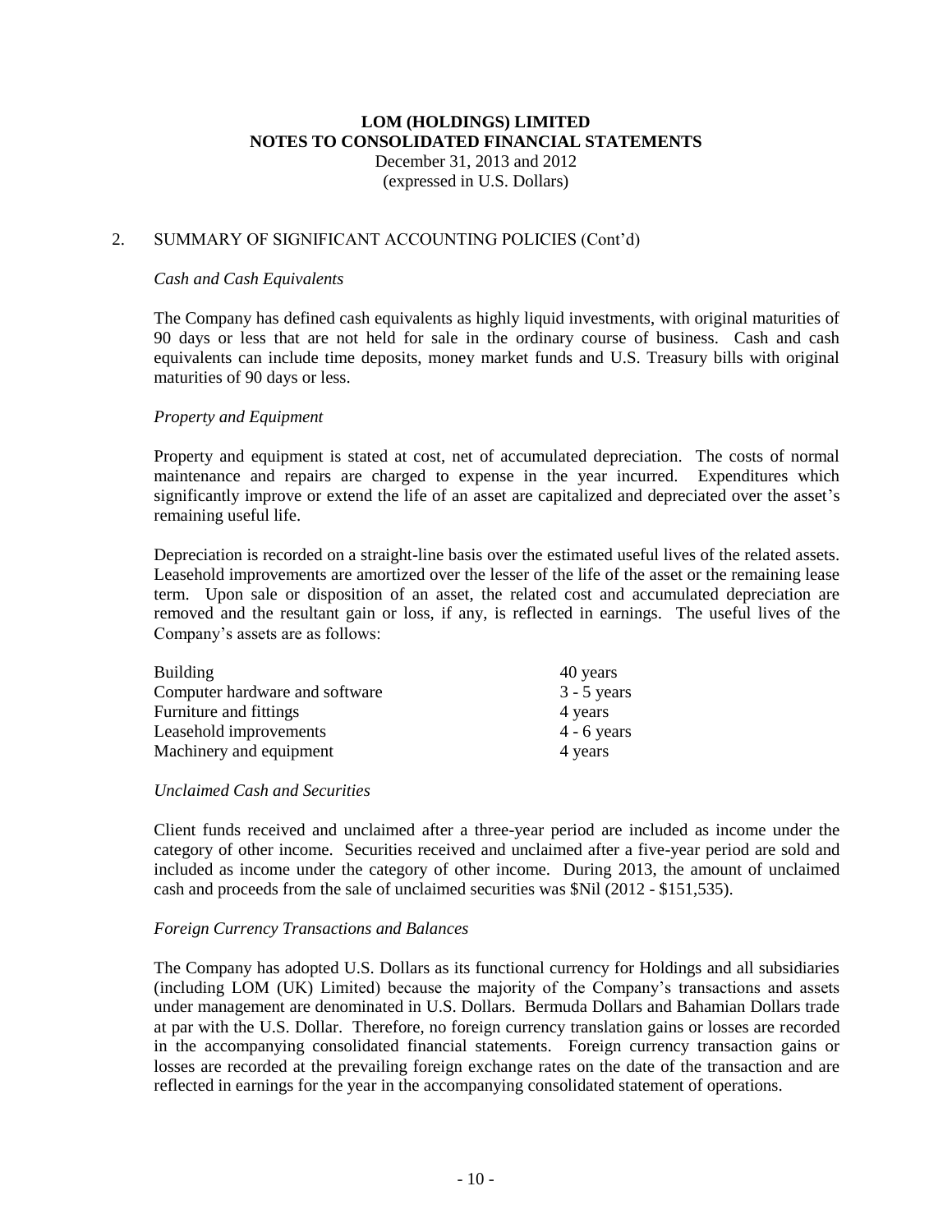December 31, 2013 and 2012 (expressed in U.S. Dollars)

#### 2. SUMMARY OF SIGNIFICANT ACCOUNTING POLICIES (Cont'd)

#### *Securities Owned*

Securities owned are investments such as bonds and equities that are both marketable and nonmarketable. These investments consist of trading investments, securities received as income from corporate finance transactions, privately held securities, and other strategic investments. Realized and unrealized gains or losses on trading securities and strategic investments are reflected in earnings as net trading gains and losses in the consolidated statements of operations. Realized gains or losses are based on the average cost method of securities purchased and sold. Security transactions are recorded on a trade date basis. Marketable securities are valued at the last reported sales price on the principal market in which the investments trade on the date of valuation. Where there are no sales on that day, the mid-market prices are used. For securities with no readily available market price or where the security is restricted, the securities are recorded at the estimated fair value in accordance with U.S. GAAP. The use of different assumptions or valuation techniques could produce materially different estimates of fair value. These securities have been valued with reference to observable market prices or valuation models that make use of certain quantitative and qualitative inputs for similar securities traded in active markets, in accordance with U.S. GAAP (see Note 3, Fair Value Measurements).

#### *Investments Recorded Under the Equity Method*

For investments in entities that do not constitute a Variable Interest Entity ("VIE"), or for investments in securities owned and held as trading investments which are held at fair value, the Company considers other U.S. GAAP guidance, as required, in determining (i) consolidation of the entity if the Company's ownership interests comprise a majority of its outstanding voting shares or otherwise control the entity, or (ii) application of the equity method of accounting if the Company does not have direct or indirect control of the entity, with the initial investment carried at cost and subsequently adjusted for the Company's share of net income or loss and cash contributions and distributions to and from these entities.

If events or circumstances indicate that the fair value of an investment accounted for using the equity method has declined below its carrying value and the Company considers the decline to be "other than temporary," the investment is written down to fair value and an impairment loss is recognized. The evaluation of impairment for an investment would be based on a number of factors, including financial condition and operating results for the investment, inability to remain in compliance with provisions of any related debt agreements, and recognition of impairments by other investors. Impairment recognition would negatively impact the recorded value of the Company's investment and reduce net profit.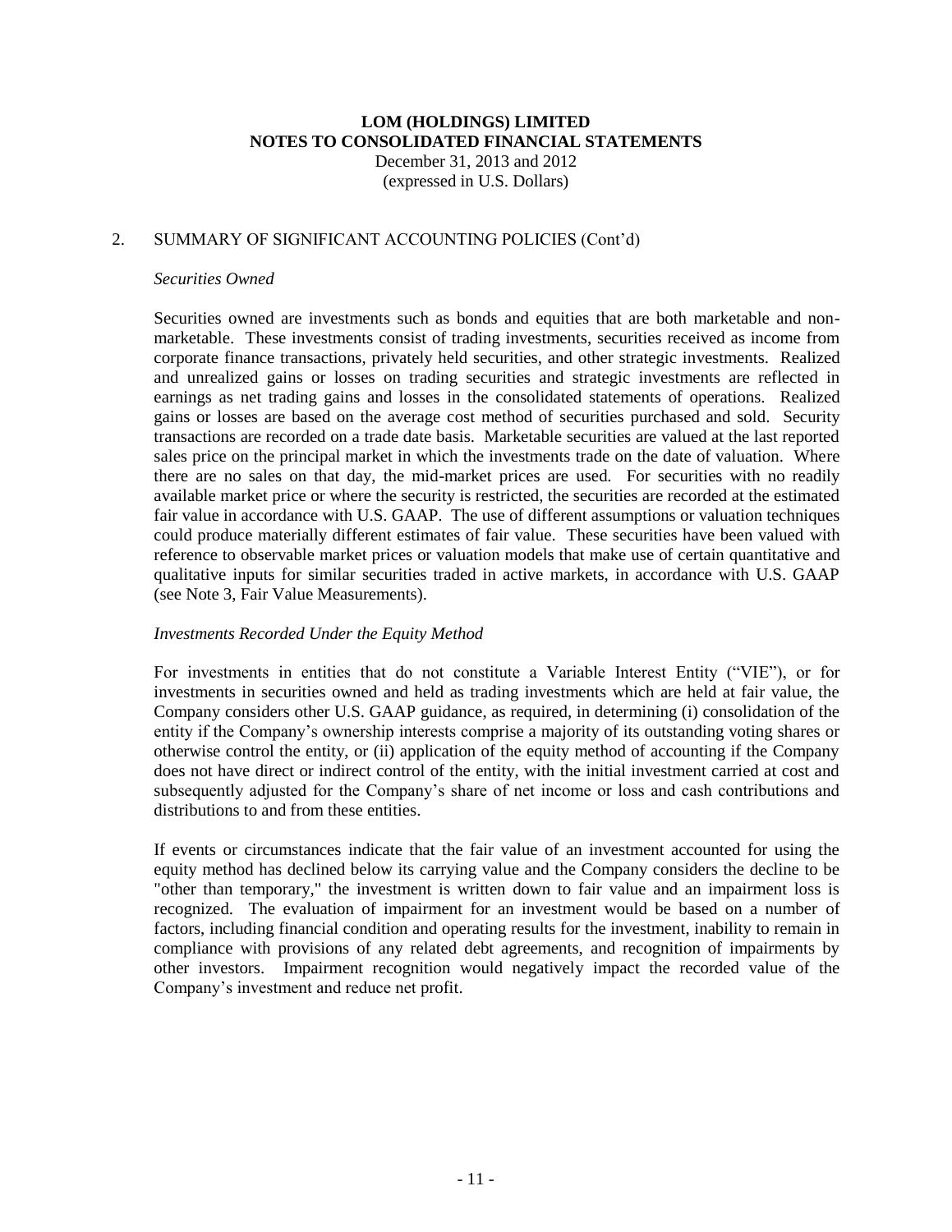(expressed in U.S. Dollars)

#### 2. SUMMARY OF SIGNIFICANT ACCOUNTING POLICIES (Cont'd)

#### *Fair Value of Financial Instruments*

The Company's financial instruments consist primarily of cash and cash equivalents, accounts receivable, securities owned, securities sold short, accounts payable and accrued liabilities. The book value of cash and cash equivalents, accounts receivable, and accounts payable is considered to be representative of their fair value because of their short term maturities.

#### *Fair Value Measurements*

ASC 820 "Fair Value Measurements" defines fair value, establishes a framework for measuring fair value in accordance with generally accepted accounting principles, and expands disclosures about fair value measurements. Fair value is the price that would be received to sell an asset or paid to transfer a liability in an orderly transaction between market participants at the measurement date. ASC 820 applies to all assets and liabilities that are measured and reported on a fair value basis (see Note 3, Fair Value Measurements).

#### *Concentration of Credit Risk*

Financial instruments that potentially subject the Company to a concentration of credit risk principally consist of cash and cash equivalents, employee loans and securities owned. The Company has its cash and cash equivalents and securities placed with major international and local financial institutions. As part of its cash management process, the Company performs continuous evaluation of the relative credit standing of these institutions.

#### *Use of Estimates*

The preparation of consolidated financial statements in conformity with U.S. GAAP requires management to make estimates and assumptions that affect the reported amounts of assets and liabilities and disclosure of contingent assets and liabilities at the date of the consolidated financial statements and the reported amounts of revenues and expenses during the reporting period. Management bases its estimates on historical experience and on various assumptions that are believed to be reasonable under the circumstances, the results of which form the basis for making judgments about the carrying values of assets and liabilities that are not readily apparent from the other sources. The most significant estimates include estimates recorded for the fair market value of privately held securities. On a continual basis, management reviews its estimates utilizing currently available information, changes in facts and circumstances, historical experience and reasonable assumptions. After such reviews, and if deemed appropriate, those estimates are adjusted accordingly. Actual results could differ from those estimates.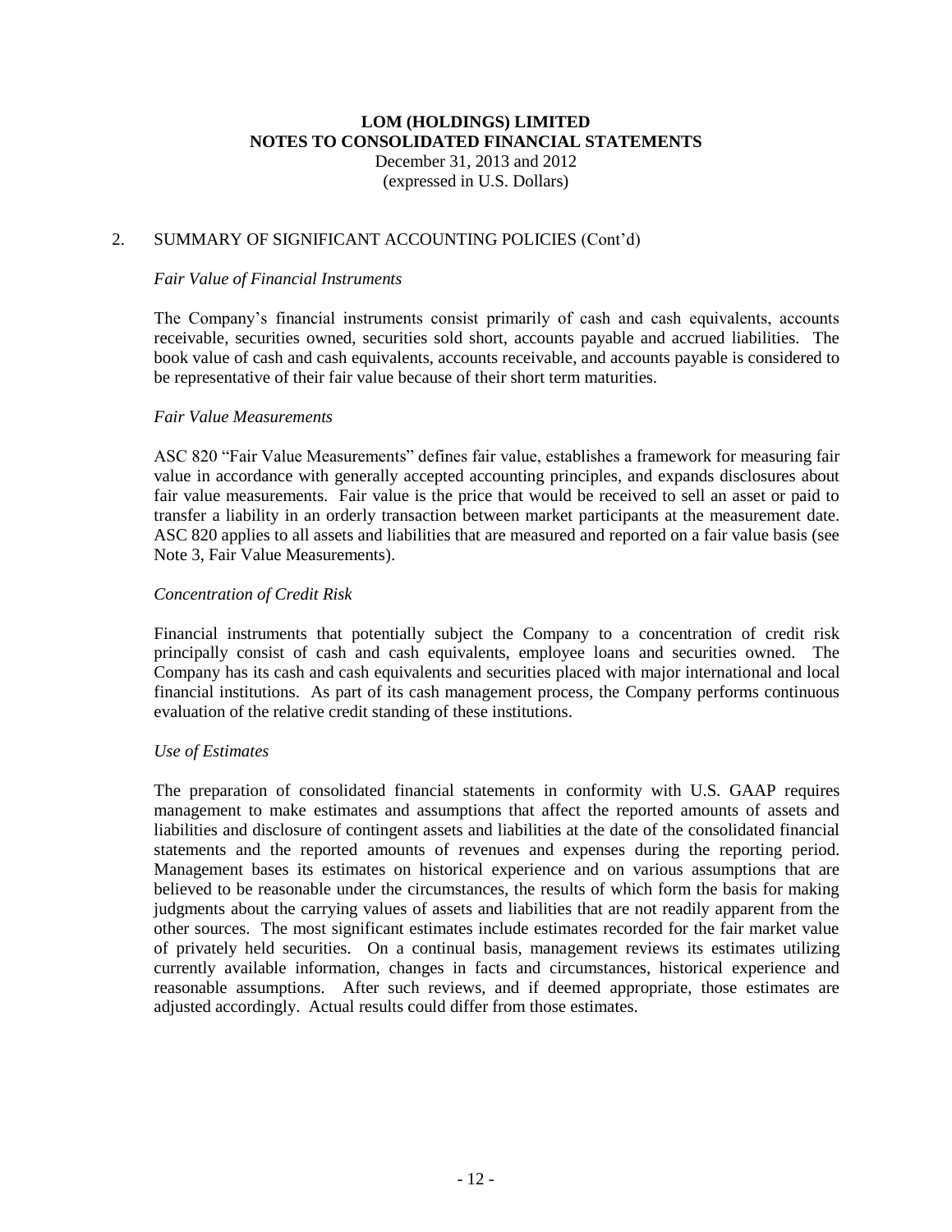December 31, 2013 and 2012 (expressed in U.S. Dollars)

#### 2. SUMMARY OF SIGNIFICANT ACCOUNTING POLICIES (Cont'd)

#### *Net Profit/(Loss) Per Common Share*

The Company calculates basic net profit/ (loss) per common share and diluted net profit/ (loss) per common share assuming dilution. Basic net profit/ (loss) per common share is calculated by dividing net profit/ (loss) attributable to common shareholders by the weighted average number of common shares outstanding during the period. Diluted net profit/ (loss) per common share is calculated by dividing the net profit/ (loss) attributable to common shareholders by the weighted average number of common shares outstanding during the period, plus potential dilutive common shares.

#### *Securities Sold Short*

The Company may sell a security it does not own in anticipation of a decline in fair value of the security, or as a hedge against similar securities owned. When the Company sells a security short, it must borrow the security sold short and deliver it to the broker-dealer through which it made the short sale. Obligations related to securities sold short are recorded as a liability at fair value. Realized and unrealized gains and losses are recorded in net trading losses/gains in the consolidated statement of operations. A gain, limited to the price at which the Company sold the security short, or a loss, unlimited in size, is recognized on a monthly basis.

#### *Adoption of New Accounting Standards*

#### *Fair Value Measurement and Disclosures*

In December 2011, the FASB issued Accounting Standards Update No. 2011-11, "Disclosures about Offsetting Assets and Liabilities" ("ASU 2011-11"). The objective of ASU 2011-11 is to enhance disclosures by requiring improved information about financial instruments and derivative instruments in relation to netting arrangements. ASU 2011-11 is effective for interim and annual periods beginning on or after January 1, 2013. The Company is currently evaluating the impact of this guidance; however, since this update affects disclosures only, it is not expected to have a material impact on the Company's consolidated financial statements.

#### *Fair Value Measurements*

ASC 820 clarifies the definition of fair value, establishes a framework for measurement of fair value and expands disclosure about fair value measurements. Fair value is the price that would be received to sell an asset or paid to transfer a liability in an orderly transaction between market participants at the measurement date. ASC 820 applies to all financial instruments that are measured and reported on a fair value basis.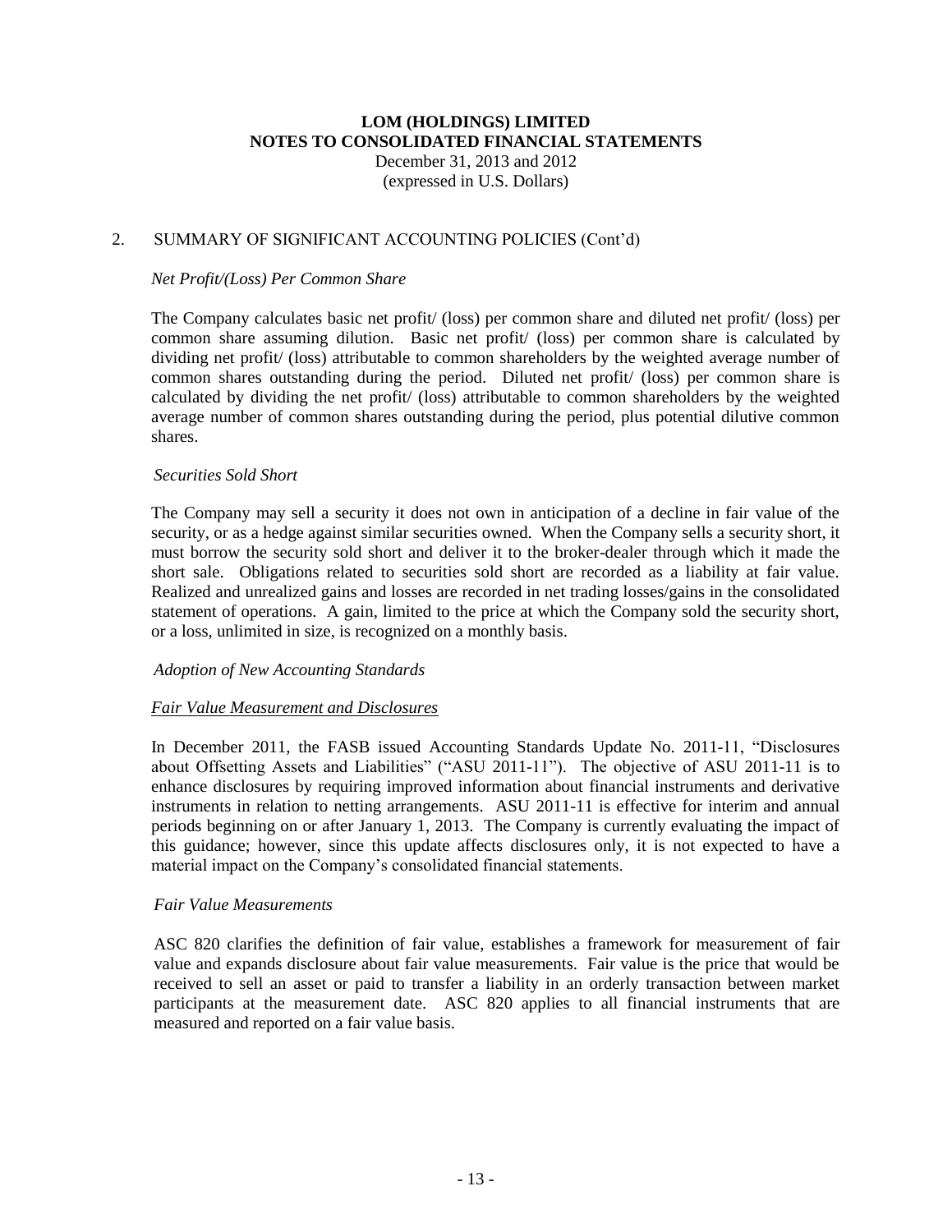(expressed in U.S. Dollars)

#### 3. SECURITIES OWNED AND FAIR VALUE MEASUREMENTS

#### *Fair Value Measurements (cont'd)*

Where available, fair value is based on observable market prices or is derived from such prices. In instances where valuation models are applied, inputs are correlated to a market value, combinations of market values or the Company's proprietary data. The Company primarily uses the market approach.

#### *Market Approach*

The market approach uses prices and other pertinent information generated from market transactions involving identical or comparable assets or liabilities. Valuation techniques consistent with the market approach often use market multiples derived from a set of comparables or may include matrix pricing.

#### *Income Approach*

The income approach uses valuation techniques to convert future values e.g. cash flows, or earnings to a single discounted present amount. The measurement is based on the value indicated by current market expectations about those future amounts. Those valuation techniques include present value computations, option pricing models and a binomial model. In following these approaches, the types of factors the Company may take into account in estimating fair value include: available current market data, including relevant and applicable market quotes, yields and multiples, quotations received from counterparties, brokers or dealers when considered reliable, subsequent rounds of financing, recapitalizations and other recent transactions in the same or similar instruments, restrictions on disposition, the entity's current or projected earnings and discounted cash flows, the market in which the entity does business, comparisons of financial ratios of peer companies that are public, merger and acquisitions comparables and the principal market and enterprise values, among other factors. Based on these approaches, the Company will use certain assumptions that market participants would use in pricing the asset or liability, including assumptions about risk and/or the risks inherent in the inputs to the valuation technique. These inputs can be readily observable, market corroborated, or generally unobservable firm inputs. The Company aims to use valuation techniques that maximize the use of observable inputs and minimize the use of unobservable inputs. The Company uses valuation techniques it believes are most appropriate to estimate the fair value of its portfolio investments; however, considerable judgment is required in interpreting market data to develop the estimates of fair value. There are inherent limitations in any estimation technique.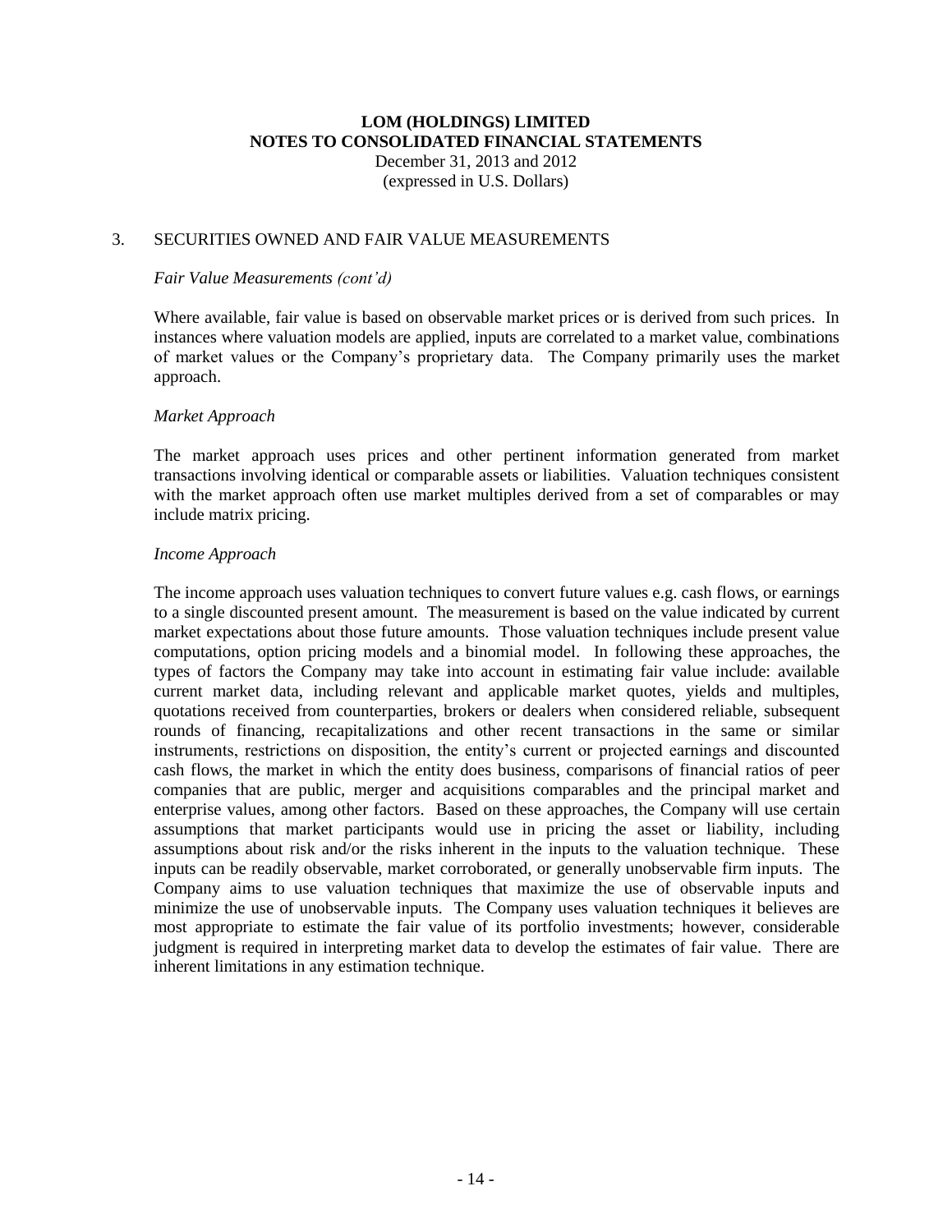(expressed in U.S. Dollars)

#### 3. SECURITIES OWNED AND FAIR VALUE MEASUREMENTS (Cont'd)

#### *Income Approach (cont'd)*

For investments in publicly held securities that trade on exchanges, the Company generally uses the market approach, except when circumstances, in the estimation of the Company, warrant consideration of other data such as current market prices for similar securities in cases where current market data is not available or unreliable. Many of the stocks and warrants held are in small cap companies and are highly volatile with thinly traded daily volumes. Sudden sharp declines in the market value of such securities can result in very illiquid markets. Management and the directors have taken all of these factors into account, including the fact that some securities it holds are currently restricted as to sale, in arriving at their best estimate of the fair value of the securities.

The use of different assumptions and/or estimation methodologies may have a material effect on the estimated fair values. Accordingly, the estimates presented herein are not necessarily indicative of the amounts that could be realized in a current market exchange and there can be no assurance that the fair values for these investments will be fully realizable upon their ultimate disposition or reflective of future fair values. Because of the inherent uncertainty of valuation, the estimated fair values of certain privately held investments may differ significantly from values that would have been used had an observable market for the privately held investment existed, and the differences could be material.

Based on the inputs used in the valuation techniques described above, financial instruments are categorized according to the fair value hierarchy prescribed by ASC 820. The fair value hierarchy ranks the quality and reliability of the information used to determine fair values.

Financial assets carried at fair value are classified and disclosed in one of the following three categories:

- Level 1 Observable inputs that reflect quoted market prices are available in active markets for identical assets or liabilities as of the reporting date. The types of investments in Level 1 include listed equities and monetary gold.
- Level 2 Observable inputs, other than Level 1 prices, such as quoted prices in active markets for similar assets and liabilities, quoted prices for identical or similar assets and liabilities in markets that are not active, or other inputs that are observable or can be corroborated by observable market data. Investments in this category include less liquid and restricted equity securities and securities in markets for which there are few transactions (inactive markets).
- Level 3 Unobservable inputs that are supported by little or no market activity and that are significant to the fair value of the assets or liabilities. This includes certain pricing models, discounted cash flow methodologies and similar techniques that use significant unobservable inputs. Investments in this category include investments in private companies.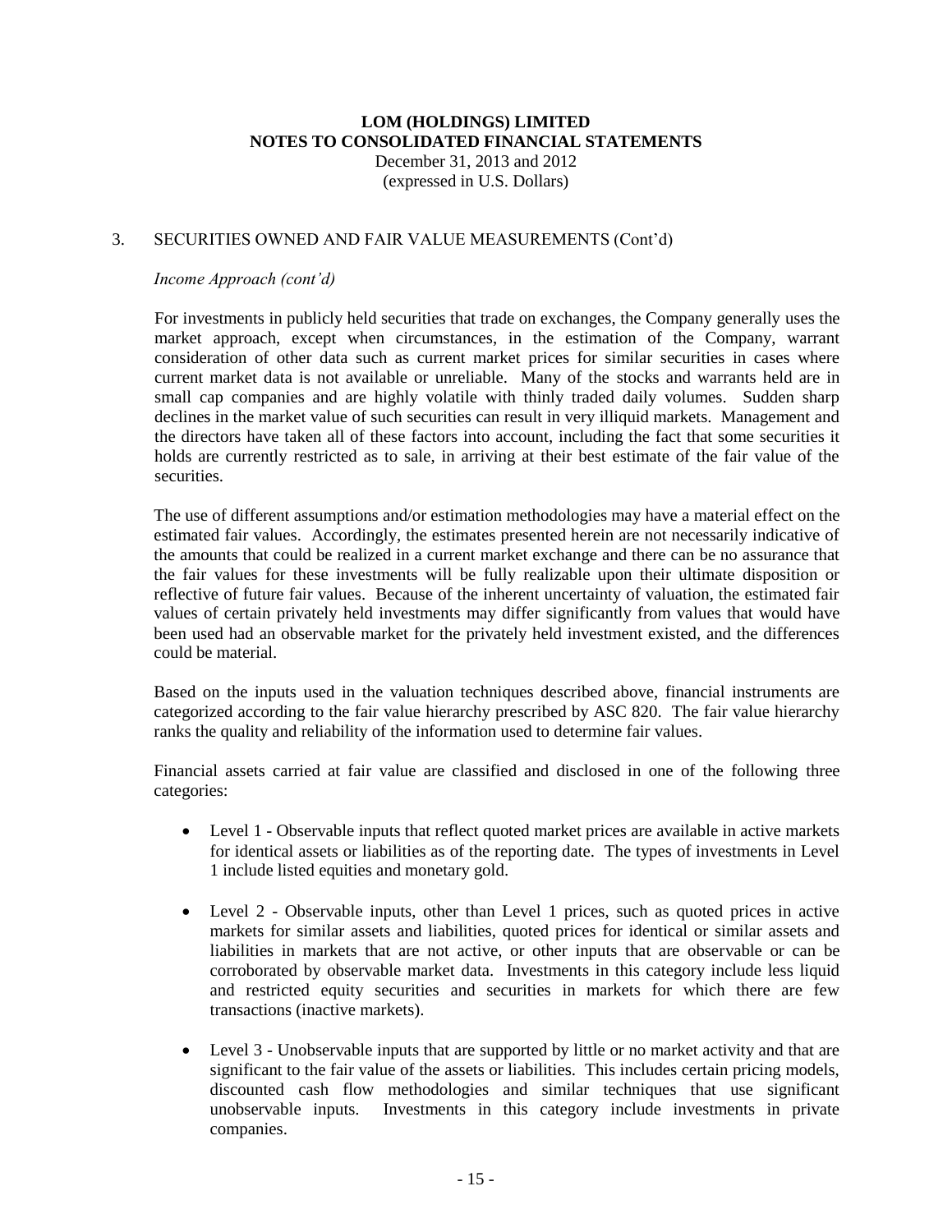(expressed in U.S. Dollars)

#### 3. SECURITIES OWNED AND FAIR VALUE MEASUREMENTS (Cont'd)

In certain cases, the inputs used to measure fair value may fall into different levels of the fair value hierarchy. In such cases, the assignment of the asset within the fair value hierarchy is based on the lowest level of input that is significant to the fair value measurement. The Company's assessment of the significance of a particular input to the fair value measurement in its entirety requires judgment, and considers factors specific to the asset.

When determination is made to classify a financial instrument within Level 3, the determination is based upon the lack of significance of the observable parameters to the overall fair value measurement. However, the fair value determination for Level 3 financial instruments may include observable components. The following are the Company's major categories of assets measured at fair value on a recurring basis at December 31, 2013 and 2012, categorized by the ASC 820 fair value hierarchy:

|                                |              |                      | Fair Value Measurements at December 31, 2013 Using: |              |              |                 |
|--------------------------------|--------------|----------------------|-----------------------------------------------------|--------------|--------------|-----------------|
|                                |              | <b>Quoted Prices</b> |                                                     |              |              |                 |
|                                |              | in Active            | Significant                                         |              |              |                 |
|                                |              | Markets for          | Other                                               |              | Significant  |                 |
|                                |              | Identical            | Observable                                          |              | Unobservable |                 |
|                                |              | Assets               | Inputs                                              |              | Inputs       |                 |
| Description                    |              | (Level 1)            | (Level 2)                                           |              | (Level 3)    | Total           |
| Assets:                        |              |                      |                                                     |              |              |                 |
| <b>Equity Securities:</b>      |              |                      |                                                     |              |              |                 |
| Financial services             | $\mathbb{S}$ | 4,230                | \$<br>426                                           | $\mathbb{S}$ |              | \$<br>4,656     |
| Life insurance                 |              |                      | 89,064                                              |              |              | 89,064          |
| Investment exchange            |              |                      |                                                     |              | 928,816      | 928,816         |
| Restaurant                     |              |                      | 95                                                  |              |              | 95              |
| Media                          |              |                      |                                                     |              | 1,285,346    | 1,285,346       |
| Mining                         |              | 21,364               | 368                                                 |              | 550,274      | 572,006         |
| Telecommunication              |              |                      | 1,902                                               |              |              | 1,902           |
| O <sub>il</sub>                |              |                      | 31,801                                              |              |              | 31,801          |
| Other                          |              |                      | 9,489                                               |              |              | 9,489           |
| <b>Total Equity Securities</b> |              | 25,594               | 133,145                                             |              | 2,764,436    | 2,923,175       |
| <b>Commodities:</b>            |              |                      |                                                     |              |              |                 |
| Gold                           |              | 330,307              |                                                     |              |              | 330,307         |
| <b>Derivatives:</b>            |              |                      |                                                     |              |              |                 |
| Commodity futures contract     |              | 6,909                |                                                     |              |              | 6,909           |
| <b>Total Assets</b>            | \$           | 362,810              | \$<br>133,145                                       | \$           | 2,764,436    | \$<br>3,260,391 |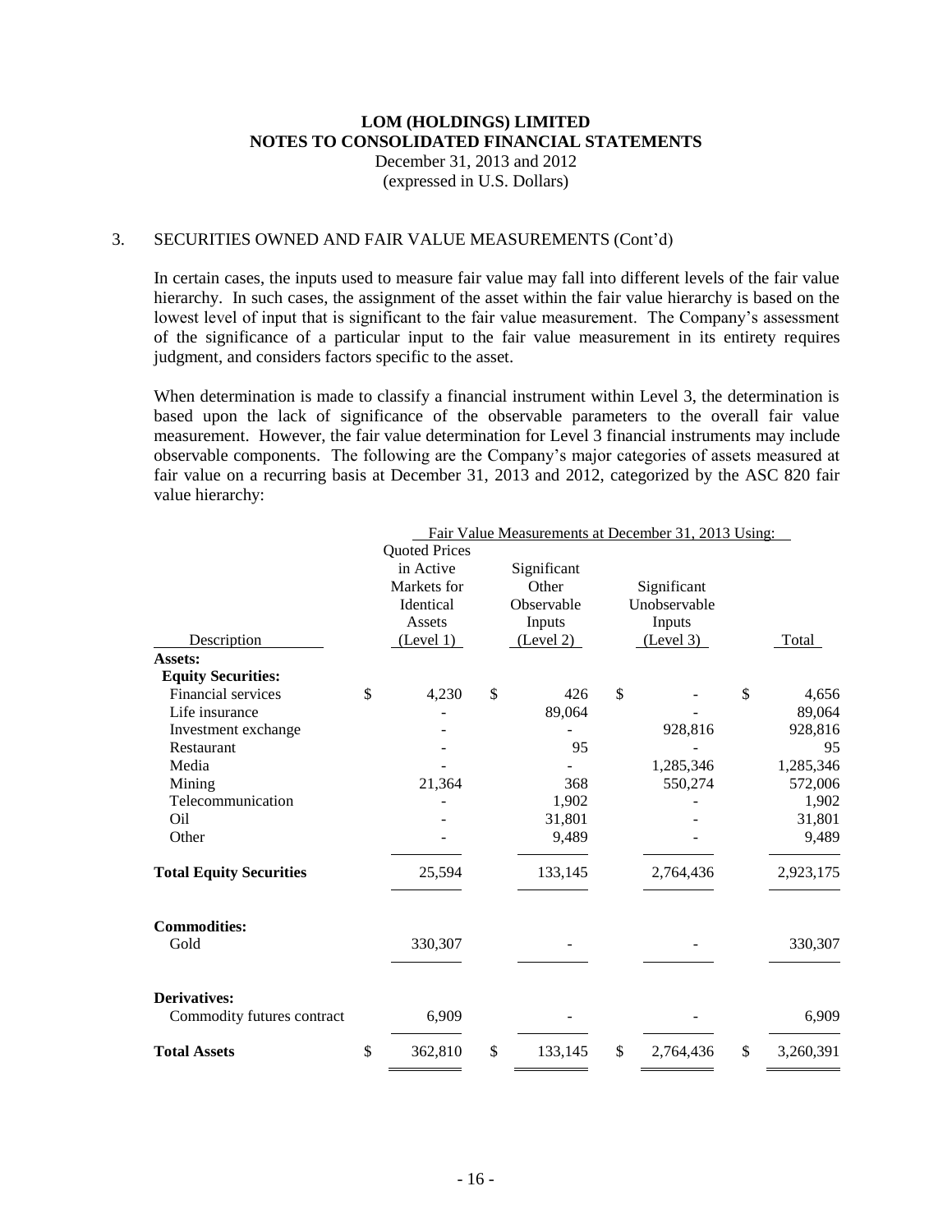(expressed in U.S. Dollars)

## 3. SECURITIES OWNED AND FAIR VALUE MEASUREMENTS (Cont'd)

|                                |                      | Fair Value Measurements at December 31, 2012 Using: |                 |                 |
|--------------------------------|----------------------|-----------------------------------------------------|-----------------|-----------------|
|                                | <b>Quoted Prices</b> |                                                     |                 |                 |
|                                | in Active            | Significant                                         |                 |                 |
|                                | Markets for          | Other                                               | Significant     |                 |
|                                | Identical            | Observable                                          | Unobservable    |                 |
|                                | Assets               | Inputs                                              | Inputs          |                 |
| Description                    | (Level 1)            | (Level 2)                                           | (Level 3)       | Total           |
| Assets:                        |                      |                                                     |                 |                 |
| <b>Equity Securities:</b>      |                      |                                                     |                 |                 |
| Exchanged traded funds         | \$<br>362,967        | \$                                                  | \$              | \$<br>362,967   |
| Financial services             | 1,088,532            | 360                                                 |                 | 1,088,892       |
| Industrial                     |                      | 29                                                  |                 | 29              |
| Life insurance                 |                      | 80,800                                              |                 | 80,800          |
| Investment exchange            |                      | ÷.                                                  | 905,753         | 905,753         |
| Restaurant                     |                      | 111                                                 |                 | 111             |
| Media                          |                      |                                                     | 1,108,711       | 1,108,711       |
| Mining                         | 71,592               | 20                                                  | 547,570         | 619,182         |
| Telecommunication              |                      | 1,019                                               |                 | 1,019           |
| Oil                            |                      | 41,844                                              |                 | 41,844          |
| Other                          | 38                   | 15,745                                              |                 | 15,783          |
| <b>Total Equity Securities</b> | 1,523,129            | 139,928                                             | 2,562,034       | 4,225,091       |
| <b>Commodities:</b>            |                      |                                                     |                 |                 |
| Gold                           | 349,470              |                                                     |                 | 349,470         |
| <b>Derivatives:</b>            |                      |                                                     |                 |                 |
| Commodity futures contract     | 5,412                |                                                     |                 | 5,412           |
| <b>Total Assets</b>            | \$<br>1,878,011      | \$<br>139,928                                       | \$<br>2,562,034 | \$<br>4,579,973 |
|                                |                      | Fair Value Measurements at December 31, 2012 Using: |                 |                 |
|                                | <b>Quoted Prices</b> |                                                     |                 |                 |

| Description               | in Active<br>Markets for<br>Identical<br>Assets<br>(Level 1) | Significant<br>Other<br>Observable<br>Inputs<br>(Level 2) | Significant<br>Unobservable<br>Inputs<br>(Level 3) | Total           |
|---------------------------|--------------------------------------------------------------|-----------------------------------------------------------|----------------------------------------------------|-----------------|
|                           |                                                              |                                                           |                                                    |                 |
| <b>Liabilities:</b>       |                                                              |                                                           |                                                    |                 |
| <b>Equity Securities:</b> |                                                              |                                                           |                                                    |                 |
| Financial services        | \$<br>1,084,954                                              | \$                                                        | \$                                                 | \$<br>1,084,954 |
| Exchange traded funds     | 338,120                                                      |                                                           |                                                    | 338,120         |
| Other                     |                                                              | 24                                                        |                                                    | 24              |
| <b>Total Liabilities</b>  | \$<br>1,423,074                                              | \$<br>24                                                  | \$                                                 | \$<br>1,423,098 |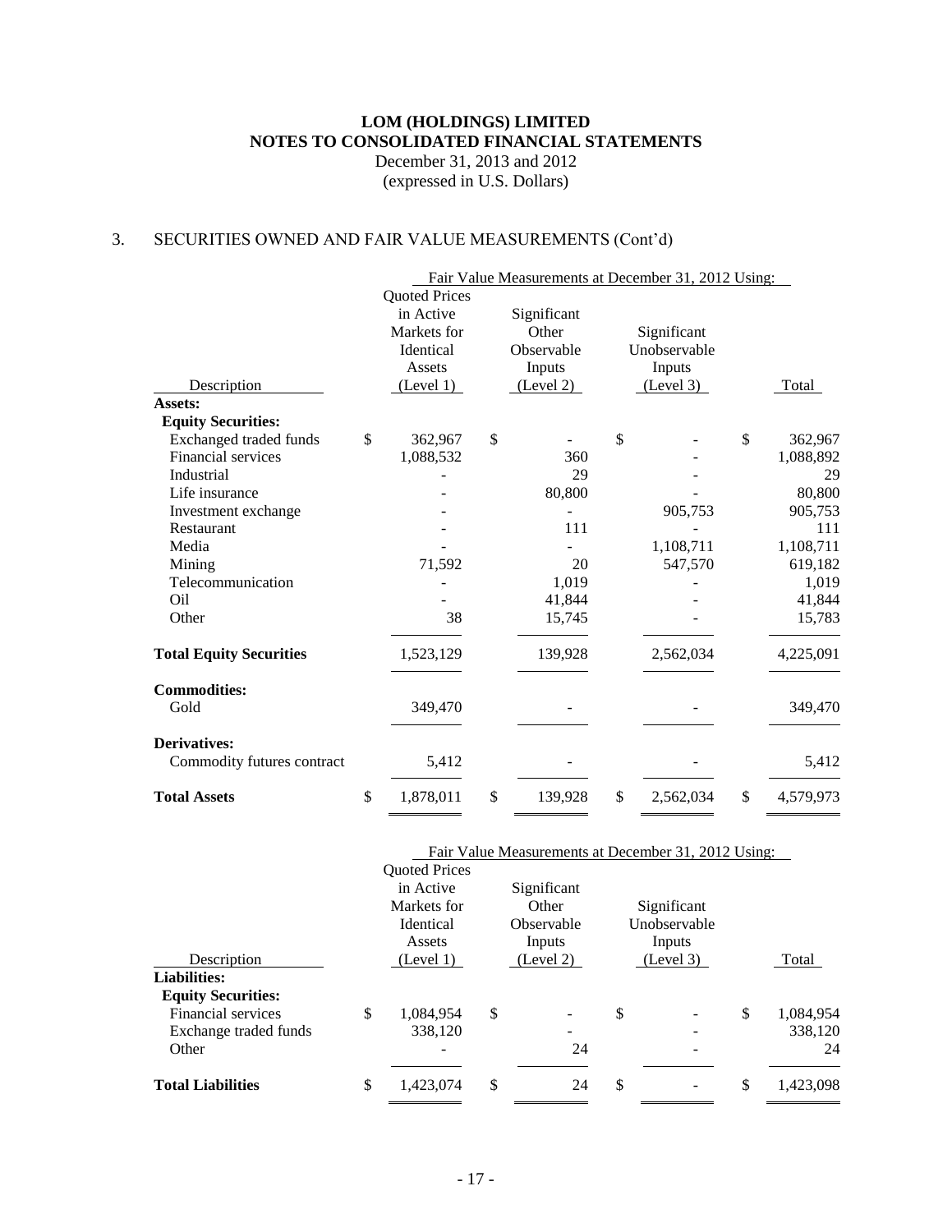#### **LOM (HOLDINGS) LIMITED NOTES TO CONSOLIDATED FINANCIAL STATEMENTS** December 31, 2013 and 2012 (expressed in U.S. Dollars)

#### 3. SECURITIES OWNED AND FAIR VALUE MEASUREMENTS (Cont'd)

There were no transfers between Levels 1 and 2 during the years ended December 31, 2013 and 2012.

The following is a reconciliation of the beginning and ending balances for the Company's assets measured at fair value on a recurring basis using significant unobservable inputs (Level 3) during the year ended December 31, 2013 and 2012:

| Description                                     |    | Privately Held<br>Securities |     | Privately Held<br>Securities |  |
|-------------------------------------------------|----|------------------------------|-----|------------------------------|--|
|                                                 |    | 2013                         |     | 2012                         |  |
| Assets:                                         |    |                              |     |                              |  |
| Balance, January 1                              | \$ | 2,562,034                    | \$. | 2,009,138                    |  |
| Purchases                                       |    |                              |     | 608,045                      |  |
| Sales                                           |    |                              |     | (608, 045)                   |  |
| Net change in unrealized gains (losses)         |    | 202,402                      |     | (555, 339)                   |  |
| Transfers in to Level 3                         |    |                              |     | 1,108,711                    |  |
| Transfers out of Level 3                        |    |                              |     | (476)                        |  |
| Balance, December 31                            | \$ | 2,764,436                    |     | 2,562,034                    |  |
| Change in unrealized gains (losses) relating to |    |                              |     |                              |  |
| investments still held at December 31           | \$ | 202,402                      | \$  | (556, 016)                   |  |

The Company has obtained independent valuations to estimate the fair value of three investments held in privately held securities. For purposes of valuing privately held securities, fair value is defined as the amount at which a minority common stock interest in a privately held enterprise could be bought or sold in a current transaction between unrelated willing parties, that is, other than in a forced or liquidation sale. The methodology used in determining fair value uses a variety of factors giving each factor a weighting. When evidence supports a change to the carrying value from the transaction price, adjustments will be made to reflect expected exit values in the investment's principal market under current market conditions. The three investments are Bermuda Press (Holdings) Limited ("Bermuda Press"), the Bermuda Stock Exchange ("BSX"), and Pembrook Mining Corp. ("Pembrook"). The Company's investments in Bermuda Press, BSX and Pembrook are included in Level 3 of the fair value hierarchy at December 31, 2013 and 2012.

Bermuda Press' valuation is determined by using the market approach, by utilizing a combination of weightings between the net asset value method and the quoted market price method. At December 31, 2013, the fair value of the Company's investment in Bermuda Press was determined to be \$1,285,346 (2012 - \$1,108,711).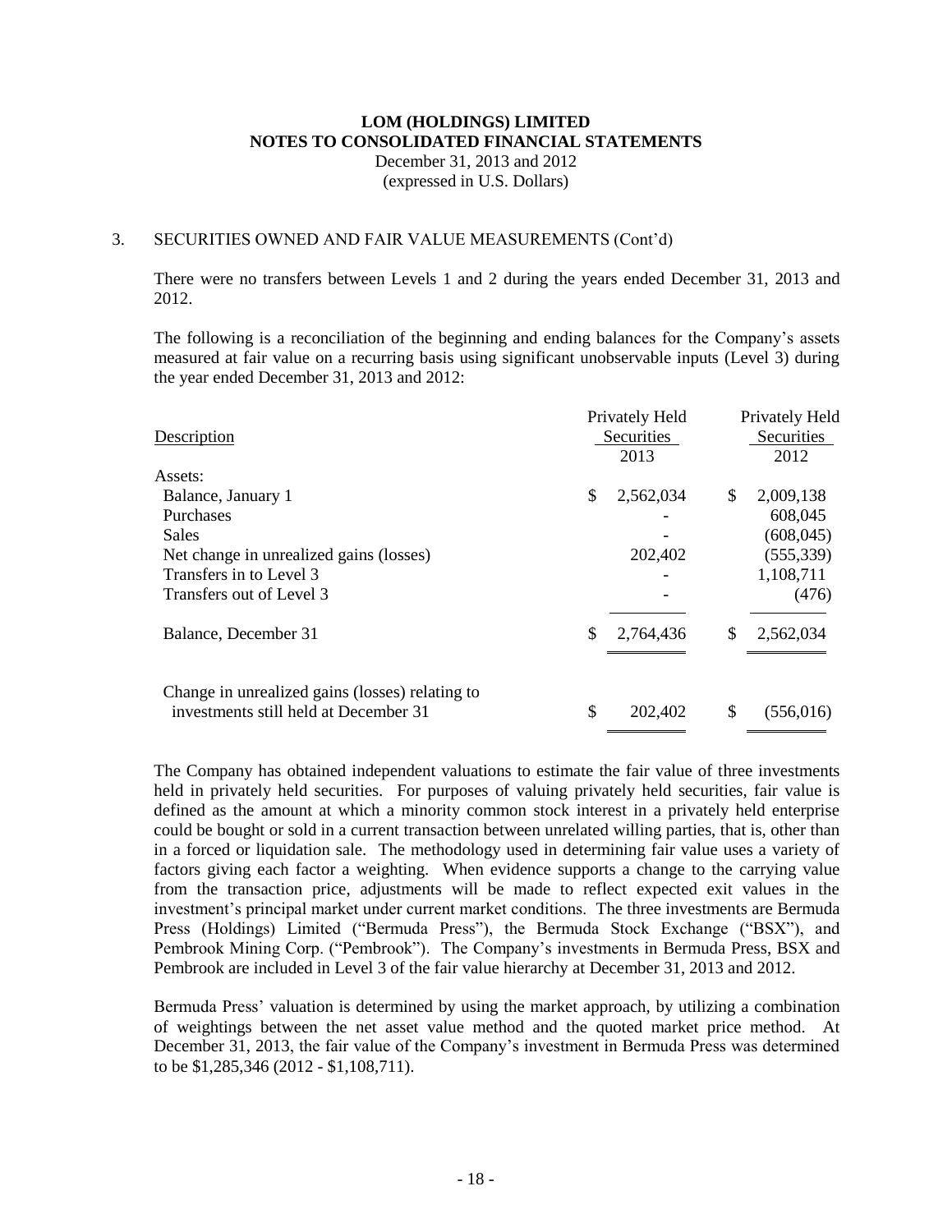#### **LOM (HOLDINGS) LIMITED NOTES TO CONSOLIDATED FINANCIAL STATEMENTS** December 31, 2013 and 2012 (expressed in U.S. Dollars)

#### 3. SECURITIES OWNED AND FAIR VALUE MEASUREMENTS (Cont'd)

The investment in the BSX, which amounts to approximately 15% of the total outstanding shares at December 31, 2013 and 2012, is valued at \$928,816 as of December 31, 2013 (2012 - \$905,753). The shares of BSX are not traded in an active market and management has estimated the fair value by using combination of weightings including the market approach and the income approach. Market approach valuation techniques used included the guideline public company transaction method, guideline own company stock transaction method and guideline public company comparable method. The income approach method utilized the discounted cash flow method.

Pembrook's valuation is by using the market approach, which was determined by using the guideline own company stock transaction method. At December 31, 2013, the fair value of the Company's investment in Pembrook was determined to be \$550,274 (2012 - \$547,570).

Ongoing reviews are conducted by the Company's management on all privately held securities based on an assessment of the underlying investments from the inception date through the most recent valuation date.

#### *Derivatives*

As of December 31, 2013, the Company owned 7 derivative futures contracts consisting of short gold mini futures  $(2012 - 4$  contracts) which have been used as hedges against quantities of physical gold held in inventory by the Company. These derivatives are traded on recognized commodity exchanges and the Company executes the trades through a broker on a net margin basis. As of December 31, 2013, the underlying notional value of the seven short contracts, each representing 33.2 fine troy ounces of gold, amounted to \$279,484 (2012 - \$222,613) compared to a cost of \$286,393 (2012 - \$228,025) resulting in an unrealized gain of \$6,909 (2012 –\$5,412). Because the contracts are executed on a net margin basis, the Company recorded only the unrealized gain in the financial statements.

At December 31, 2013, the volume of the Company's derivative activities based on their notional amounts and number of contracts, categorized by primary underlying risk, are as follows:

|                                | Underlying          | Number       |
|--------------------------------|---------------------|--------------|
| Primary Underlying Risk        | Contract Size       | of Contracts |
| <b>Commodities</b>             |                     |              |
|                                | 33.2 ounces of Fine |              |
| <b>Short Gold Mini Futures</b> | <b>Troy Gold</b>    |              |

During the year ended December 31, 2013, the Company recorded realized gains of \$102,132 (2012 – realised losses of \$54,408) from derivative trades, hedging its physical gold held for resale to customers.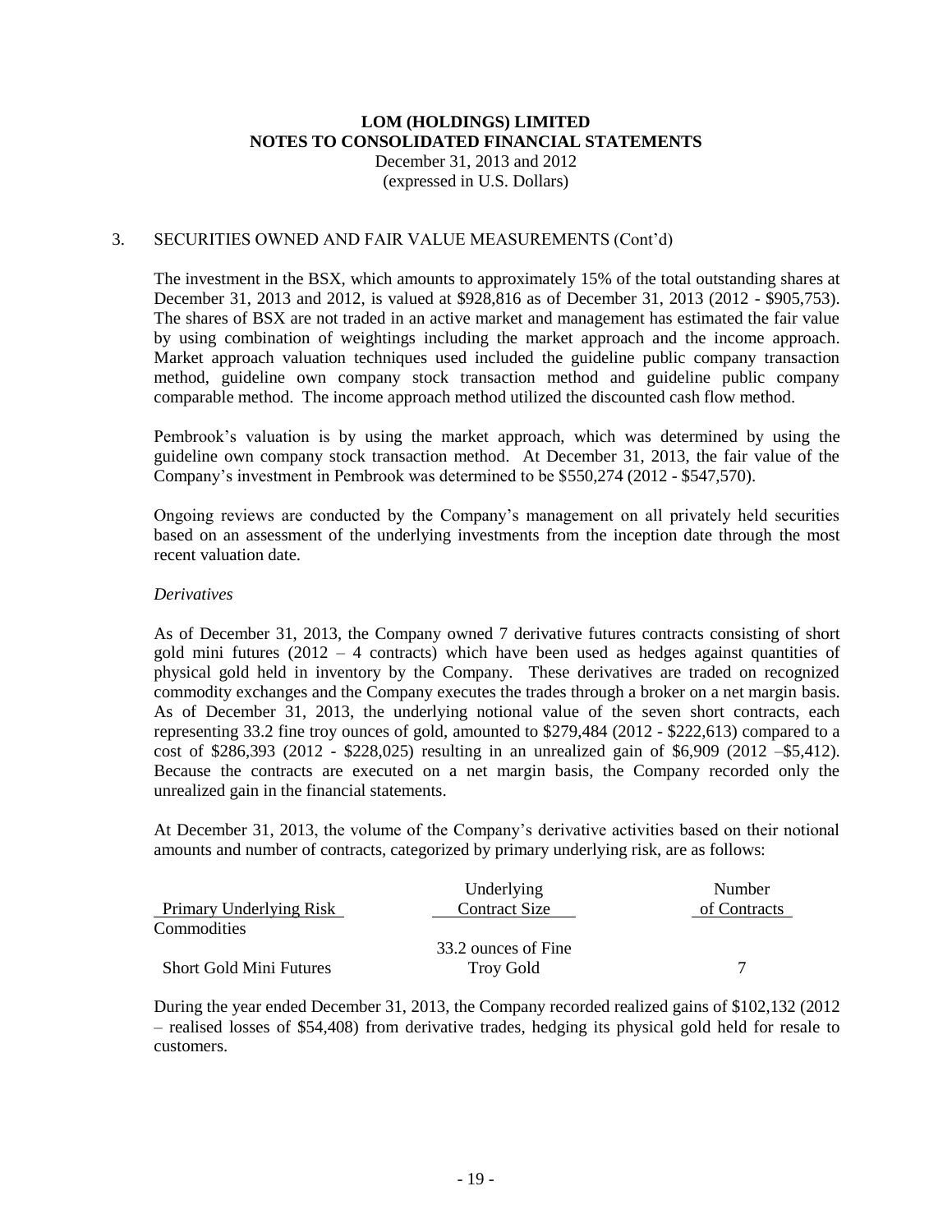December 31, 2013 and 2012 (expressed in U.S. Dollars)

#### 4. EQUITY INVESTMENT IN YORKSTREET HOLDINGS LIMITED

|                                     | 2013                          | 2012 |
|-------------------------------------|-------------------------------|------|
| Yorkstreet Holdings Limited ("YHL") | $\frac{1,259,215}{1,228,438}$ |      |

The Company owns 127,750 (39.92%) ordinary shares of YHL, an affiliate, which is accounted for under the equity method. The Company's Chair of the Board of Directors is the Chair of YHL's Board of Directors. The Company also engages in certain transactions with YHL (See Note 9).

YHL provides management services through its wholly owned subsidiaries. The Company's share of the net income of YHL for the year ended December 31, 2013 was \$126,590 (2012 - \$137,069). The Company received a dividend in 2013 of \$95,813 (2012 - \$102,200) which was recorded as a reduction in the carrying value of the investment on the consolidated balance sheet.

Components of net change in investments recorded under the equity method:

|                                  | 2013                 |    | 2012                 |
|----------------------------------|----------------------|----|----------------------|
| Opening balance, January 1       | \$<br>1,228,438      | \$ | 1,193,569            |
| Net income<br>Dividends received | 126,590<br>(95, 813) |    | 137,069<br>(102,200) |
| Net change                       | 30,777               |    | 34,869               |
| Closing balance, December 31     | \$<br>1,259,215      | S  | 1,228,438            |

The following is summarized financial information of Yorkstreet Holdings Limited:

|                            |   | 2013      |   | 2012      |
|----------------------------|---|-----------|---|-----------|
| Current assets             | S | 3,716,417 | S | 3,588,447 |
| Total assets               |   | 3,985,366 |   | 3,855,232 |
| <b>Current liabilities</b> |   | 948,722   |   | 905,510   |
| <b>Total liabilities</b>   |   | 948,722   |   | 905,510   |
| Total equity               |   | 3,036,644 |   | 2,949,722 |
| Total revenues             |   | 2,340,186 |   | 2,251,666 |
| Net income                 |   | 326,922   |   | 343,359   |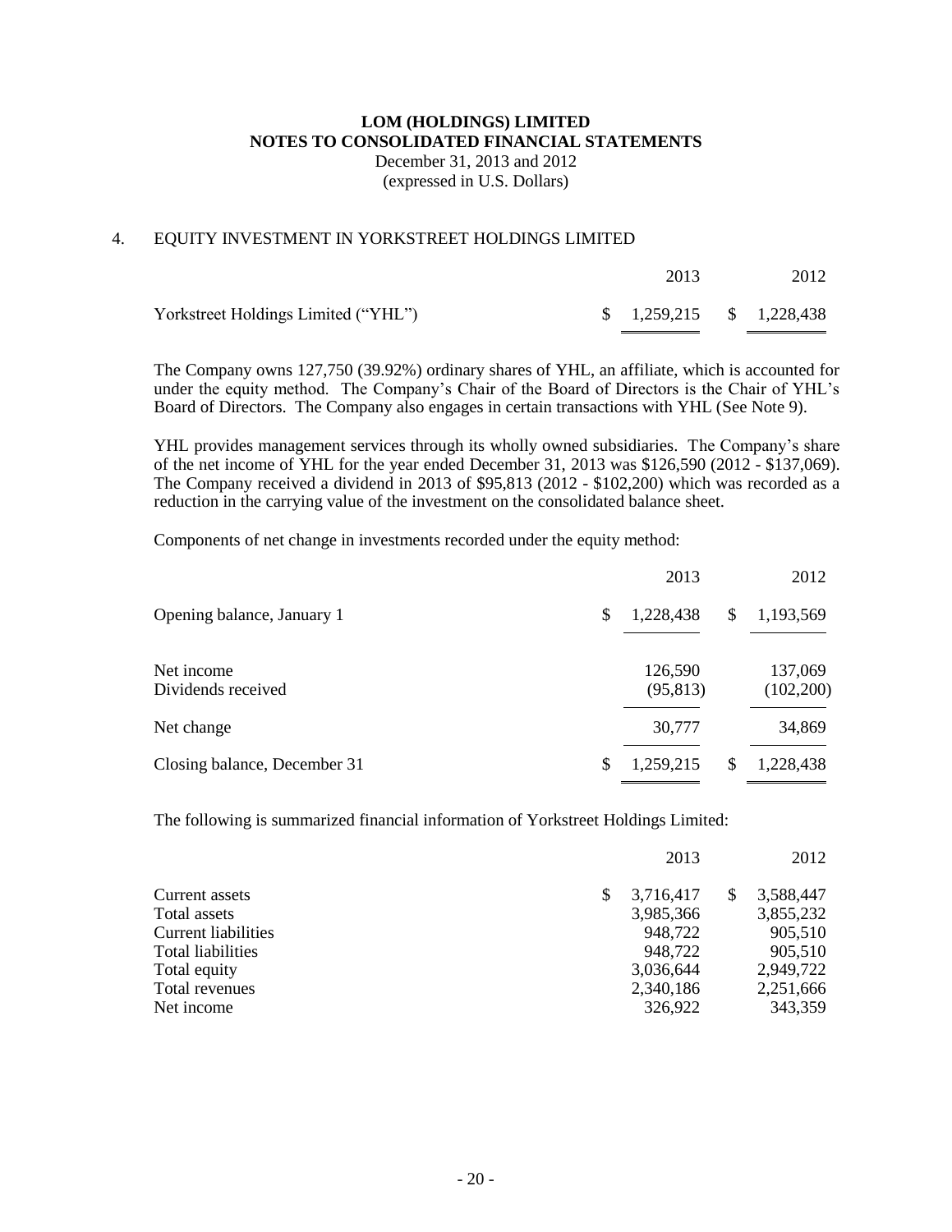December 31, 2013 and 2012 (expressed in U.S. Dollars)

#### 5. PROPERTY AND EQUIPMENT

Property and equipment consists of the following:

|                                |                  |     | Accumulated                 | Net Carrying          |
|--------------------------------|------------------|-----|-----------------------------|-----------------------|
| 2013                           | Cost             |     | Depreciation                | Value                 |
| <b>Building</b>                | \$<br>8,559,374  | \$  | (3,028,335)                 | \$<br>5,531,039       |
| Freehold land                  | 2,008,192        |     |                             | 2,008,192             |
| Computer hardware and software | 1,534,014        |     | (1,124,851)                 | 409,163               |
| <b>Fixtures</b> and fittings   | 530,340          |     | (516, 698)                  | 13,642                |
| Leasehold improvements         | 305,553          |     | (251, 629)                  | 53,924                |
| Machinery and equipment        | 528,534          |     | (455,707)                   | 72,827                |
|                                | \$<br>13,466,007 | \$  | (5,377,220)                 | \$<br>8,088,787       |
|                                |                  |     |                             |                       |
|                                |                  |     |                             |                       |
| 2012                           | Cost             |     | Accumulated<br>Depreciation | Net Carrying<br>Value |
| <b>Building</b>                | \$<br>8,559,374  | \$. | (2,814,362)                 | \$<br>5,745,012       |
| Freehold land                  | 2,008,192        |     |                             | 2,008,192             |
| Computer hardware and software | 1,572,029        |     | (1,031,576)                 | 540,453               |
| <b>Fixtures</b> and fittings   | 534,063          |     | (528, 934)                  | 5,129                 |
| Leasehold improvements         | 495,020          |     | (428, 524)                  | 66,496                |
| Machinery and equipment        | 477,856          |     | (440,907)                   | 36,949                |

Depreciation expense for the year ended December 31, 2013 amounted to \$396,357 (2012 - \$368,831).

#### 6. SHARE CAPITAL AND ADDITIONAL PAID-IN CAPITAL

The Board of Directors has authorized the Company in 2013 to purchase up to 150,000 shares of its own shares from existing shareholders at no fixed price per share and that the shares repurchased be retired. In 2012, the Board of Directors approved the purchase of up to \$100,000 worth of shares. Such repurchase is subject to appropriate market conditions and repurchases will only be made in the best interest of the Company. During the year, the Company repurchased 41,204 (2012 – 6,100) shares in the open market at an average price of \$2.33 (2012 - \$2.45) per share, for cash. These shares were immediately retired upon repurchase.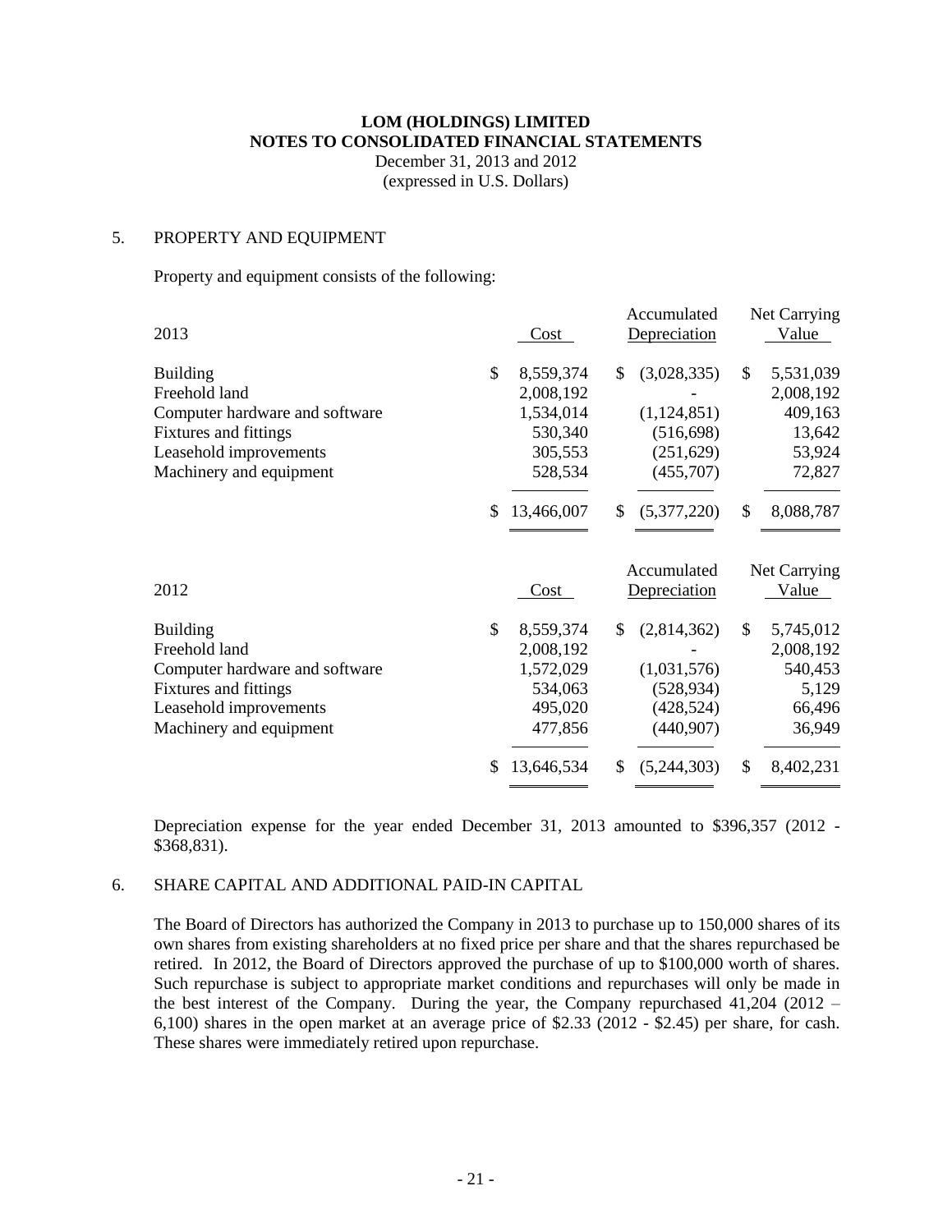(expressed in U.S. Dollars)

#### 7. LOANS RECEIVABLE FOR ISSUANCE OF COMMON SHARES

As of December 31, 2013, loans receivable for issuance of common shares relating to previous stock option exercises amounted to \$138,950 (2012 - \$138,950). These loans were to be repaid over a five-year period ending November 20, 2012. This repayment date was extended to April 30, 2016. At December 31, 2013, common shares of the Company with a market value of \$257,250 is held in two escrow accounts as collateral for the loans.

#### 8. ASSETS UNDER MANAGEMENT

Cash, securities and properties held in the Company's role as custodian for customers are not included in the consolidated balance sheet as they are not the property of the Company. The Company is licensed by the Bermuda Monetary Authority under the Investment Business Act of 2003 and approved to hold client assets. The assets under management include LOM's investments, the LOM Sponsored Funds and the clients' investments which are included in the LOM Sponsored Funds. The fair value of assets under management as of December 31, 2013 is approximately \$587 million (2012 - \$674 million).

#### 9. RELATED PARTY TRANSACTIONS

During the year, the Company earned broking fee revenue from directors and employees of \$7,498  $(2012 - $23,141)$ .

During the year, the Company had transactions with shareholders who are also directors and employees of the Company. These transactions consisted of commission expenses of \$563,950 (2012 - \$531,632).

During the year, the Company earned rent and service charge income of \$243,800 (2012 - \$243,800) from YHL. In addition, the Company earned \$32,666 (2012 - \$30,180) for information technology services, recorded in other income, of which \$8,705 (2012 - \$8,520) is still outstanding at year end.

During the year, the Company paid \$42,681 (2012 - \$37,540) for corporate services, recorded in professional fees, provided by Waterstreet Corporate Services, a subsidiary of YHL. However,  $$9,417 (2012 - $8,801)$  of this amount, related to payments for annual government fees.

During the year, the Company earned management fees during the year of \$1,505,122 (2012 - \$1,314,396) from the LOM Sponsored Funds, of which \$398,515 (2012 - \$ 318,641) was included in accounts receivable at year end.

During 2013, the Company earned other revenue income of \$20,000 (2012 - \$Nil) and net interest income of \$11,820 (2012 - \$Nil) from a company in which an LOM Director also held a Director position.

The Company is the custodian for the LOM Sponsored Funds and receives a custodial fee, recorded in administrative and custody fees, of \$73,917 (2012 - \$72,779) for these services, of which \$18,558 (2012 - \$15,578) was included in accounts receivable at year end.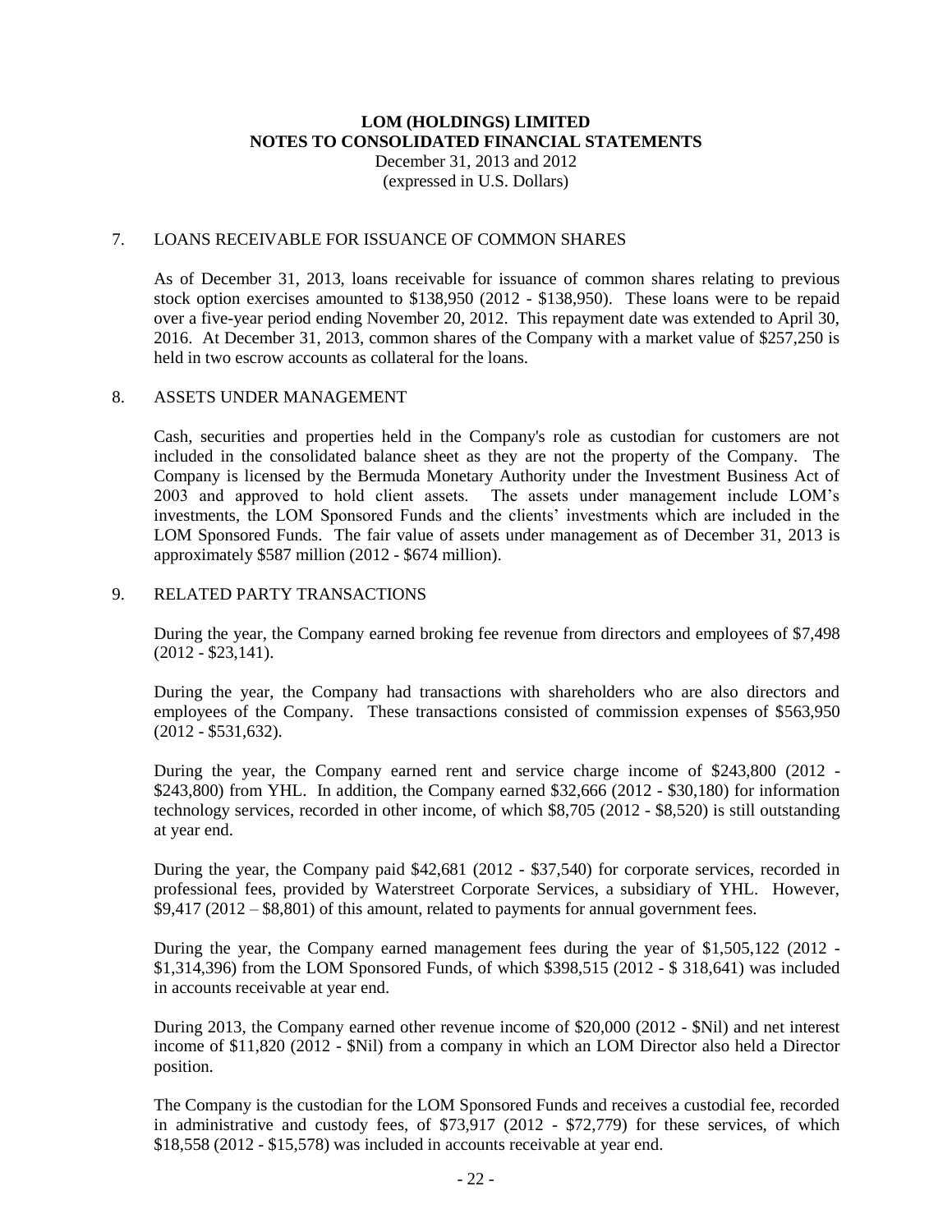December 31, 2013 and 2012 (expressed in U.S. Dollars)

#### 10. OFF-BALANCE SHEET AND OTHER RISKS

In the normal course of trading, the Company is party to certain financial instruments with offbalance sheet risk, where the risk of potential loss due to changes in the market ("market risk") or failure of the other party to the transaction to perform (credit risk) exceeds the related amounts recorded. The Company attempts to manage these risks on an aggregate basis along with the risks associated with its investing activities as part of its overall risk management policies. Refer to Note 13 for client related off-balance sheet risks.

#### *Credit Risk*

The Company is potentially subject to credit risk associated with its cash and cash equivalents and securities owned. The Company's credit risk is equal to the replacement cost at the then-estimated fair value of the instrument, less recoveries. As the Company places its cash and cash equivalents and securities with major international and local financial institutions, management believes that the risk of incurring losses on these financial instruments is remote and that such losses, if any, would not be material.

#### *Liquidity Risk*

The Company is potentially subject to liquidity risk on some of its non-marketable or illiquid securities owned. As a result, the Company may be unable to realize the full fair value of these securities since it may not be able to liquidate its positions in a timely manner.

#### *Market Risk*

The Company is subject to market risk on its securities owned. As a result of changes in market conditions, the values of these financial instruments will fluctuate.

#### *Currency Risk*

From time to time, the Company holds positions that are exposed to changes in foreign exchange rates (currency risk) whose gains or losses may exceed the related amounts recorded. The fair value may change based on the fluctuations in the value of these underlying currencies.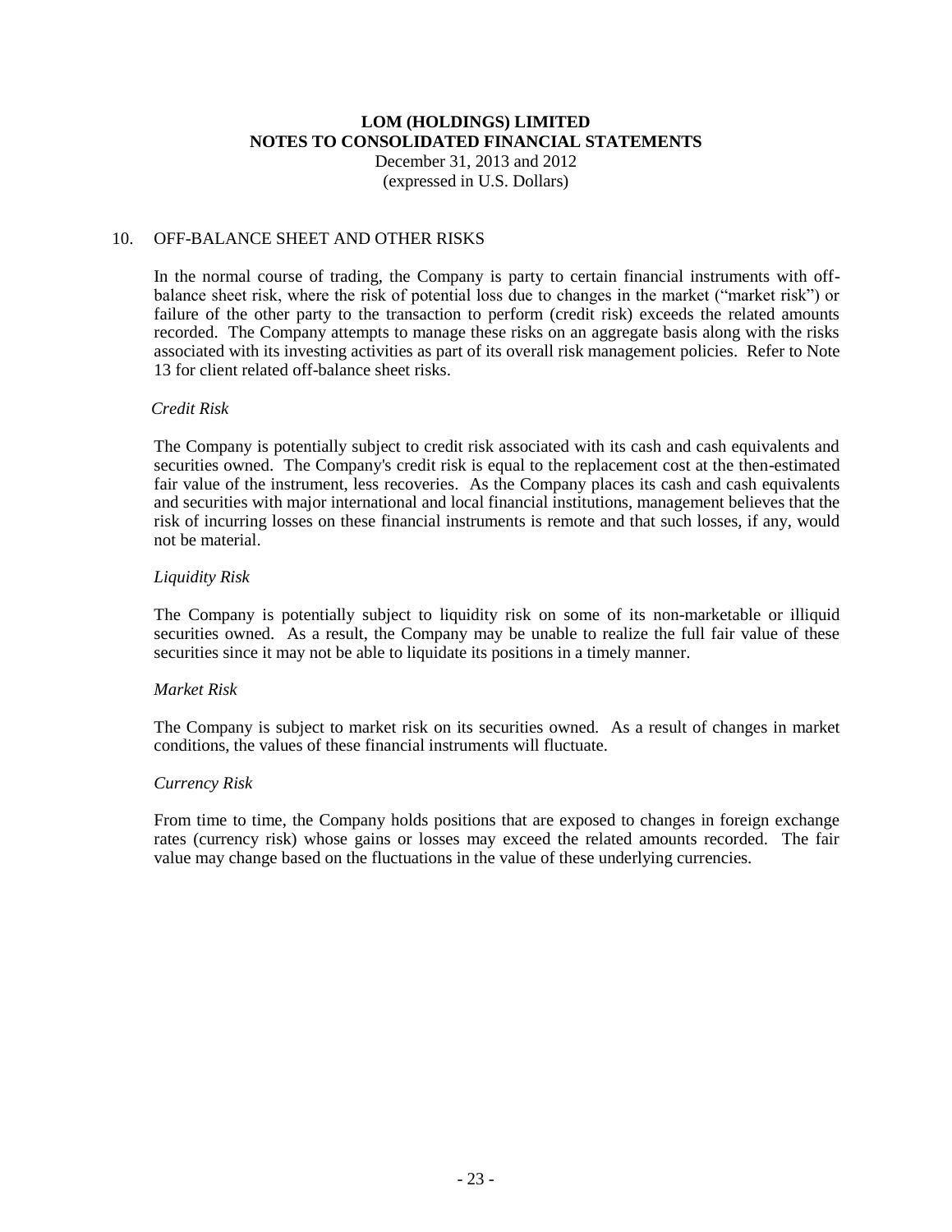December 31, 2013 and 2012 (expressed in U.S. Dollars)

#### 11. FUTURE LEASE PAYMENTS

The Company leases office space under operating leases for certain of its overseas operations. Future annual minimum lease payments (excluding real estate taxes and maintenance costs) are as follows:

| For the Years Ending<br>December 31, | Amount       |
|--------------------------------------|--------------|
| 2014                                 | \$<br>28,314 |
| 2015                                 | 28,314       |
| 2016                                 | 21,236       |
| 2017                                 |              |
| 2018                                 |              |
| Total                                | \$<br>77,864 |

Operating lease rent expense (including real estate taxes and maintenance costs) were \$59,576  $(2012 - $65,728)$ .

#### 12. INCOME TAXES

The Company accounts for income taxes in accordance with ASC 740 "Income Taxes" ("ASC 740"). ASC 740 clarifies the accounting for uncertainty in income taxes recognized in financial statements and requires the impact of a tax position to be recognized in the financial statements if that position is more likely than not of being sustained by the taxing authority. ASC 740 also provides guidance on derecognition, classification, interest and penalties, accounting in interim periods, disclosure and transition.

The Company is not subject to, and does not anticipate becoming subject to, income taxes in any jurisdiction in which it currently operates, other than in the United Kingdom. LOM (UK) Limited is subject to income taxes. The Company has assessed and concluded that, no uncertain tax positions were required to be recorded, and the Company has not recognized any penalties, interest or any tax effect related to uncertain tax positions.

A reconciliation of the statutory income tax rates applied to the Company's net income from LOM (UK) Limited for the years ended December 31, 2013 and 2012 is as follows: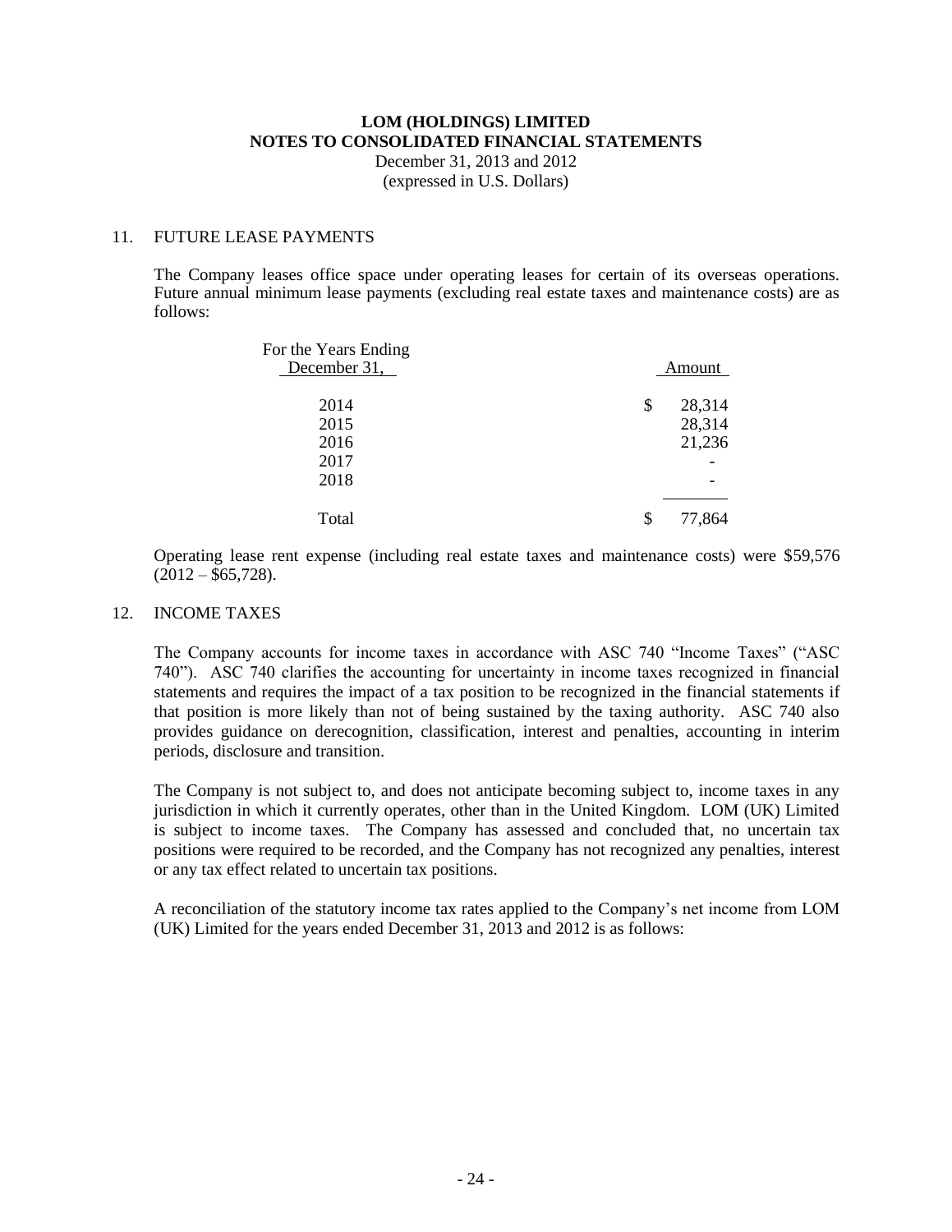December 31, 2013 and 2012 (expressed in U.S. Dollars)

#### 12. INCOME TAXES (Cont'd)

Provision for income taxes consist of the following:

|                                                                                                     |     | 2013    |              | 2012    |
|-----------------------------------------------------------------------------------------------------|-----|---------|--------------|---------|
| Income tax benefit for foreign operations at statutory<br>rate in effect of $23.5\%$ (2012 – 24.5%) | \$. | (1.464) | <sup>S</sup> | (3,759) |
| Depreciation adjustment                                                                             |     | (217)   |              | (52)    |
| Permanent differences                                                                               |     |         |              |         |
| Income tax benefit                                                                                  |     | (1,681) |              | (3,811) |
| Less: increase in valuation allowance                                                               |     | (1,681) |              | (3,811) |
| Income Tax Expense (Benefit)                                                                        | -S  |         | \$.          |         |

LOM (UK) Limited, has a deferred tax asset of approximately \$148,105 (2012 – \$154,646), arising predominantly from availability of net operating losses to be deducted from future taxable income. The asset has not been recognized and a full valuation allowance is provided for as there is no certainty that sufficient profits will arise in future accounting periods.

#### 13. COMMITMENTS, CONTINGENCIES AND OFF-BALANCE SHEET RISK

#### *Client Activities*

In the normal course of business, the Company's client activities include execution, settlement, and financing of various client securities and commodities transactions. These activities may expose the Company to off-balance sheet risk in the event the client is unable to fulfill its contractual obligations and the Company has to sell the financial instrument underlying the contract at a loss. The Company attempts to mitigate this risk by adhering to strict policies requiring client acceptance procedures prior to the execution of any transactions.

The Company's client securities activities' are transacted on either a cash or margin basis. In margin transactions, the Company extends credit to the client collateralized by cash and securities in the client's account. The Company seeks to control the risks associated with its client activities by requiring clients to maintain margin collateral in compliance with various regulatory, exchange, and internal guidelines. The Company monitors required margin levels daily and, pursuant to such guidelines, requires the clients to deposit additional collateral or reduce positions when necessary. Such transactions may expose the Company to significant off-balance sheet risk in the event the margin is not sufficient to fully cover losses which clients may incur. In the event the client fails to satisfy its obligations, the Company may be required to purchase or sell the collateral at prevailing market prices in order to fulfill the client's obligations.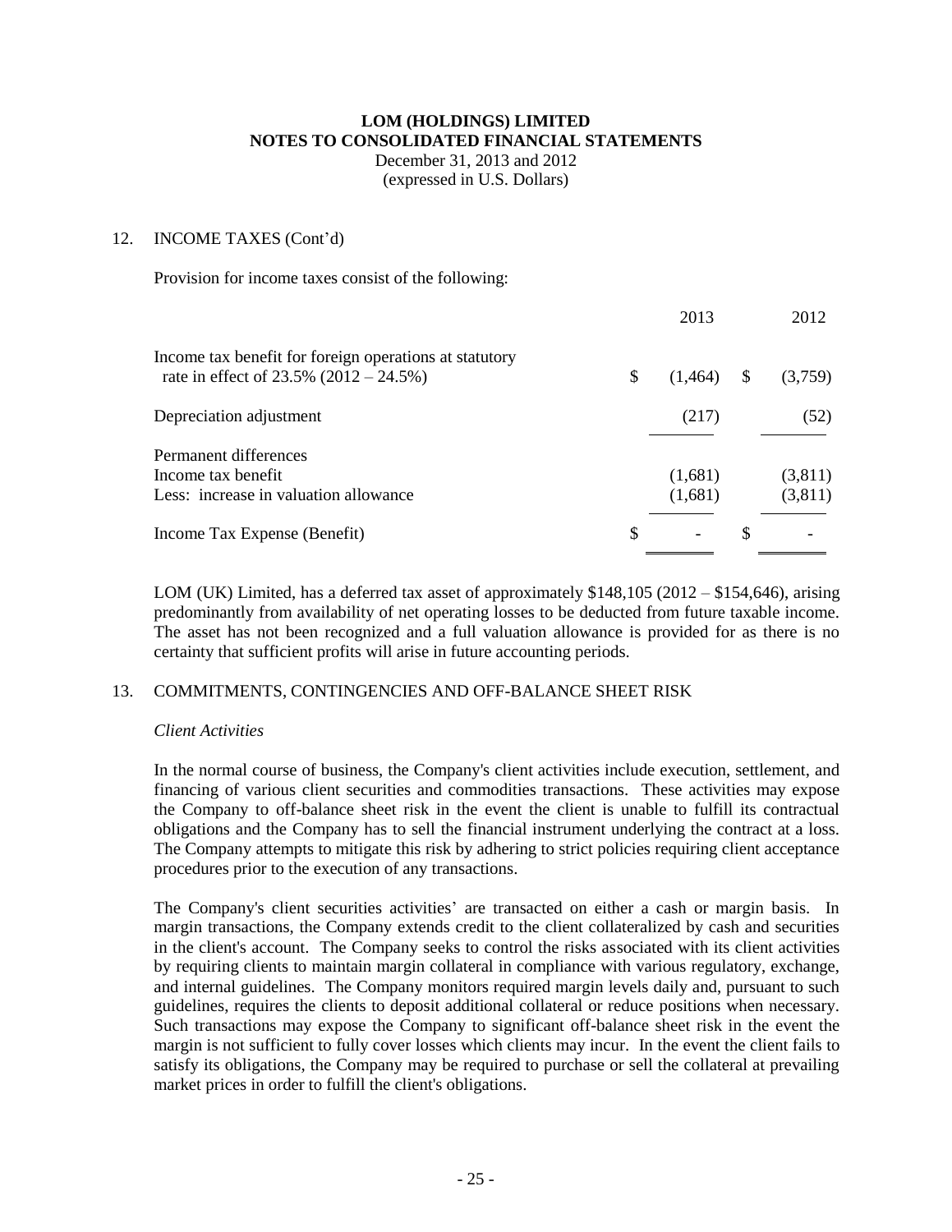#### **LOM (HOLDINGS) LIMITED NOTES TO CONSOLIDATED FINANCIAL STATEMENTS** December 31, 2013 and 2012 (expressed in U.S. Dollars)

## 13. COMMITMENTS, CONTINGENCIES AND OFF-BALANCE SHEET RISK (Cont'd)

#### *Client Activities (cont'd)*

The Company records client transactions on a transaction date basis, which is generally the day of the trade. The Company is therefore exposed to risk of loss on these transactions in the event of the client's or broker's inability to meet the terms of their contracts in which case the Company may have to purchase or sell financial instruments at prevailing market prices.

#### *Counterparty Risk*

In the event counterparties to the transactions do not fulfill their obligations, the Company may be exposed to significant credit risk to the extent such obligations are unsecured. The Company's policy is to monitor its market exposure and counterparty risk through the use of a variety of credit exposure reporting and control procedures.

#### *Employment Contract Commitments*

The Company remains liable for health insurance premiums related to a termination agreement signed on July 1, 2005 for one of its directors and officers. The firm is liable for 50% of the premiums due for this individual and their family through June 30, 2015. The Company recorded under employee compensation and benefits total expenses of \$9,342 in 2013 (2012 - \$9,048) as a result of the agreement.

#### *Legal Proceedings*

From time to time, the Company is involved in various legal proceedings, including arbitration proceedings, and/or regulatory inquiries that arise in the normal course of business. These matters generally relate to specific client accounts and/or transactions and may include requests for information on or from officers of the Company. In the opinion of management, the aggregate amount of any potential liability arising from such matters is not expected to have a material effect on the Company's financial position or results of operations. Management is unaware of any outstanding legal claims.

#### *Regulatory Restrictions*

The Company's business operations are strictly regulated under the laws of Bermuda and Bahamas, and other jurisdictions that the Company operates and has business relationships. Compliance with many of the regulations applicable to the Company involves a number of risks, particularly in areas where applicable regulations may be subject to interpretation. In the event of non-compliance with an applicable regulation, securities regulators may institute administrative or judicial proceedings that may result in censure, fines, civil penalties, issuance of cease-and-desist orders, deregistration or suspension of the non-compliant company. It could even lead to the suspension or disqualification of the Company officers or employees, or other adverse consequences. The imposition of such penalties or orders on the Company could in turn have a material adverse effect on the Company's operating results and financial condition.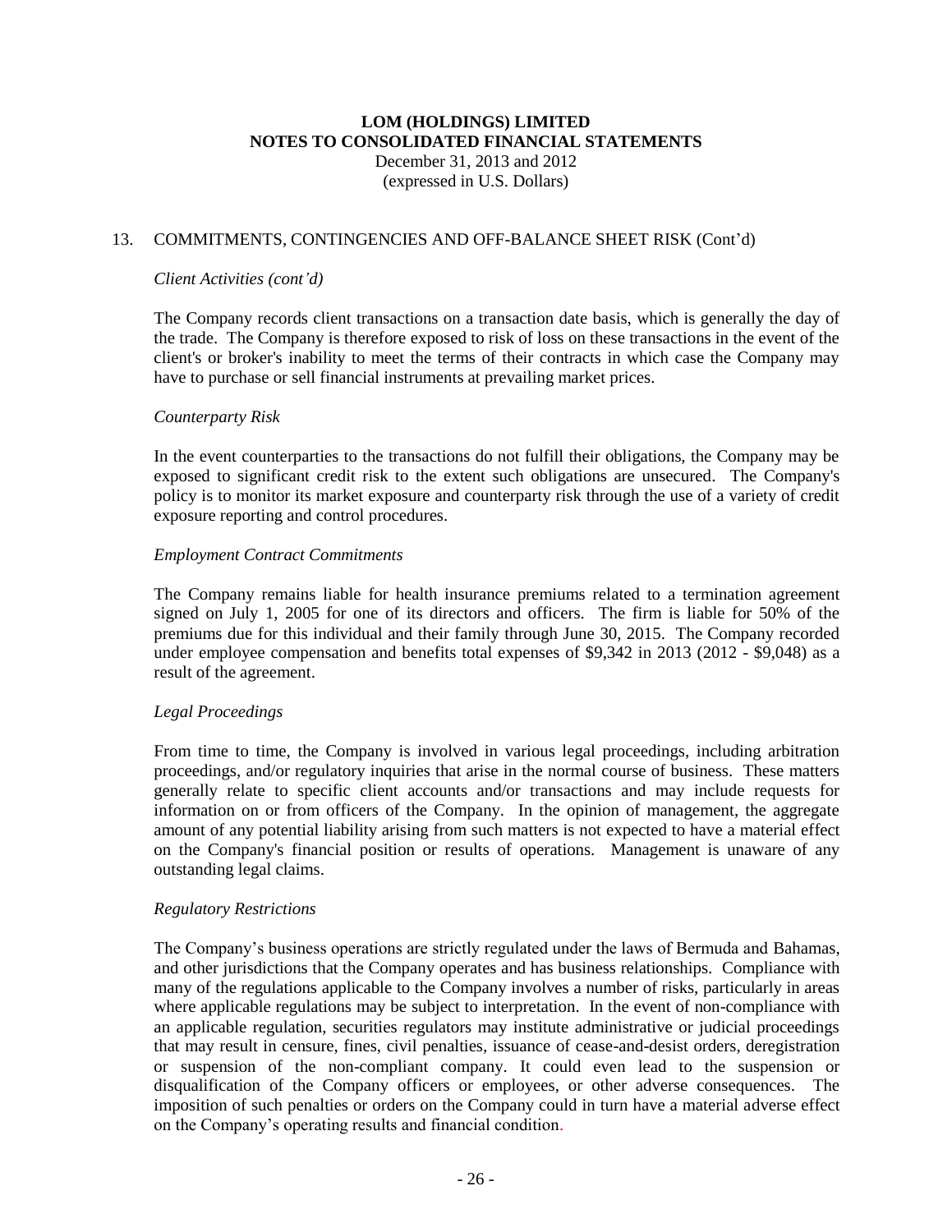(expressed in U.S. Dollars)

#### 13. COMMITMENTS, CONTINGENCIES AND OFF-BALANCE SHEET RISK (Cont'd)

#### *Futures Contracts*

Futures contracts provide reduced counterparty risk to the Company since futures are exchangetraded; and the exchange's clearinghouse, as the counterparty to all exchange-traded futures, guarantees the futures against default. For futures contracts where the Company takes a short position, a gain, limited to the original fair value of the contract, or a loss, unlimited in size, will be recognized upon the termination of the futures contract. Short futures contracts represent obligations of the Company to deliver specified securities or commodities at contracted prices and thereby create a liability to repurchase the securities or commodity in the market at prevailing prices. Accordingly, these transactions involve, to varying degrees, elements of market risk, as the Company's ultimate obligation to satisfy the sale of securities sold short may exceed the amount recognized in the statement of financial condition.

#### *Minimum Net Asset Requirements*

Certain subsidiaries of the Company are required to maintain a minimum net asset or regulatory capital amount to satisfy the domiciliary regulator. Those minimum amounts are as follows:

| LOM Securities (Bermuda) Limited    |     | 250,000 |
|-------------------------------------|-----|---------|
| <b>LOM Asset Management Limited</b> |     | 250,000 |
| Global Custody and Clearing Limited | -SS | 250.000 |
| LOM Securities (Bahamas) Limited    |     | 300,000 |

As of December 31, 2013, the above subsidiaries met their minimum net asset and regulatory capital amount.

#### *Certain assets held by MF Global UK Limited*

GCCL held several custody and trading accounts with MF Global UK Limited, which went into liquidation on October 31, 2011. The appointed receivers have confirmed the cash balances and securities that make up GCCL's client money, client assets and creditor claims (valued at approximately \$5.0 million, a portion of which were for customers of the Company). During the year ended December 31, 2013, GCCL received back all of their securities with a value of \$2.7 million. A total of \$1.9 million in cash has been received, approximately \$1.35 million in 2013, and approximately \$0.55 million in 2012. Approximately \$830,000 remains due as of December 31, 2013.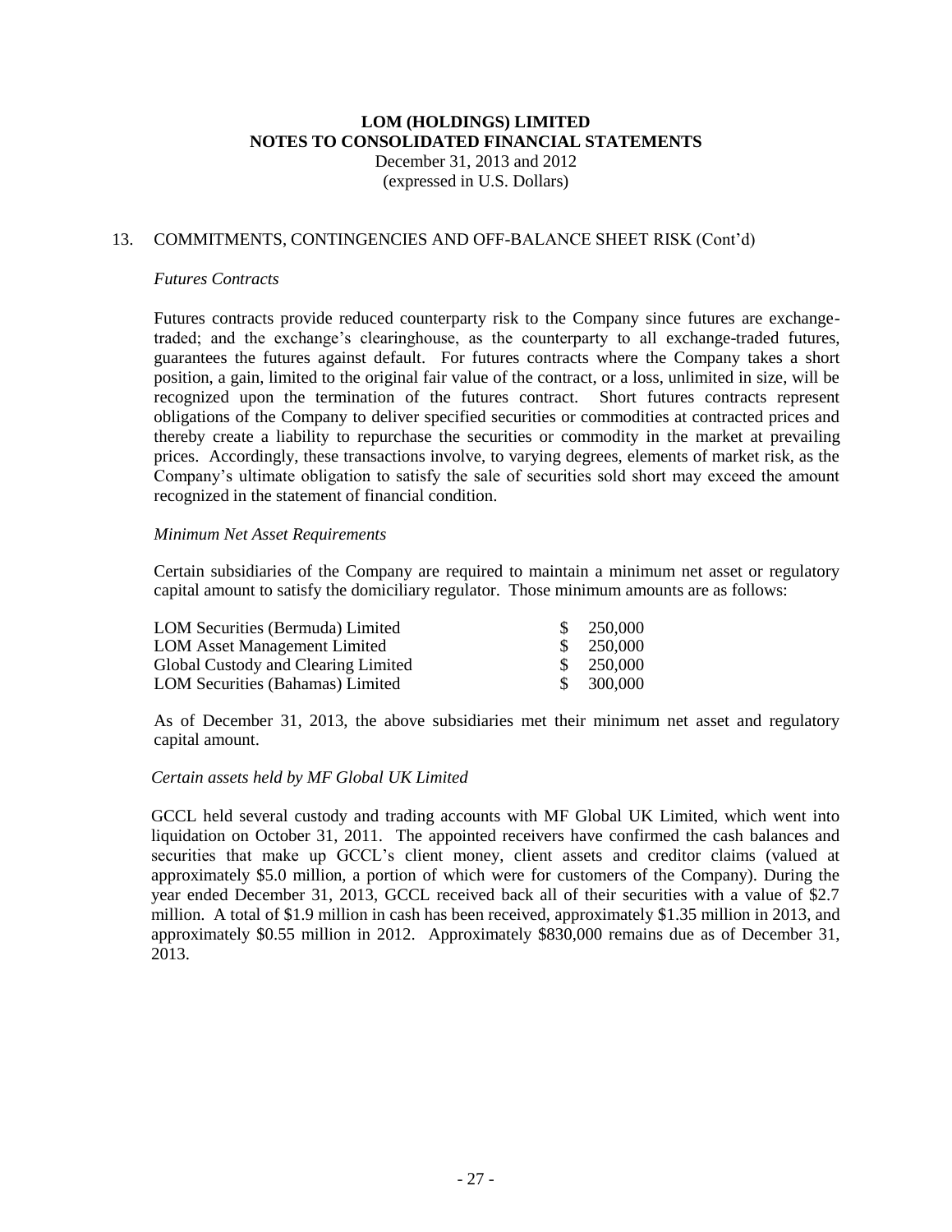December 31, 2013 and 2012 (expressed in U.S. Dollars)

#### 14. SEGMENT INFORMATION

The Company operates its business in segments which have been segregated based on products and services reflecting the way that management organizes the segments within the business for making operating decisions and assessing performance.

#### *Measurement of Segment Income and Segment Assets*

The Company evaluates each segment's performance based on its contribution to consolidated net profit (loss). The accounting policies of the reportable segments are the same as those described in the summary of significant accounting policies.

#### *Factors Management Used to Identify the Company's Reportable Segment*

Management monitors performance based on individual companies. The description of these companies is included in Note 1 to the consolidated financial statements. Intersegment revenue and expenses are allocated based on contractual terms that may not necessarily be at arm's length.

Intersegment revenue relates to recharges between Holdings' wholly-owned subsidiaries for information technology charges, administrative expenses and rent. These are charged at estimated current market prices. Revenues from segments below the quantitative thresholds for disclosure prescribed by U.S. GAAP are attributable to two operating segments and are aggregated and included in the other operating segment. These operating segments include LOM Capital Limited and LOM (UK) Limited.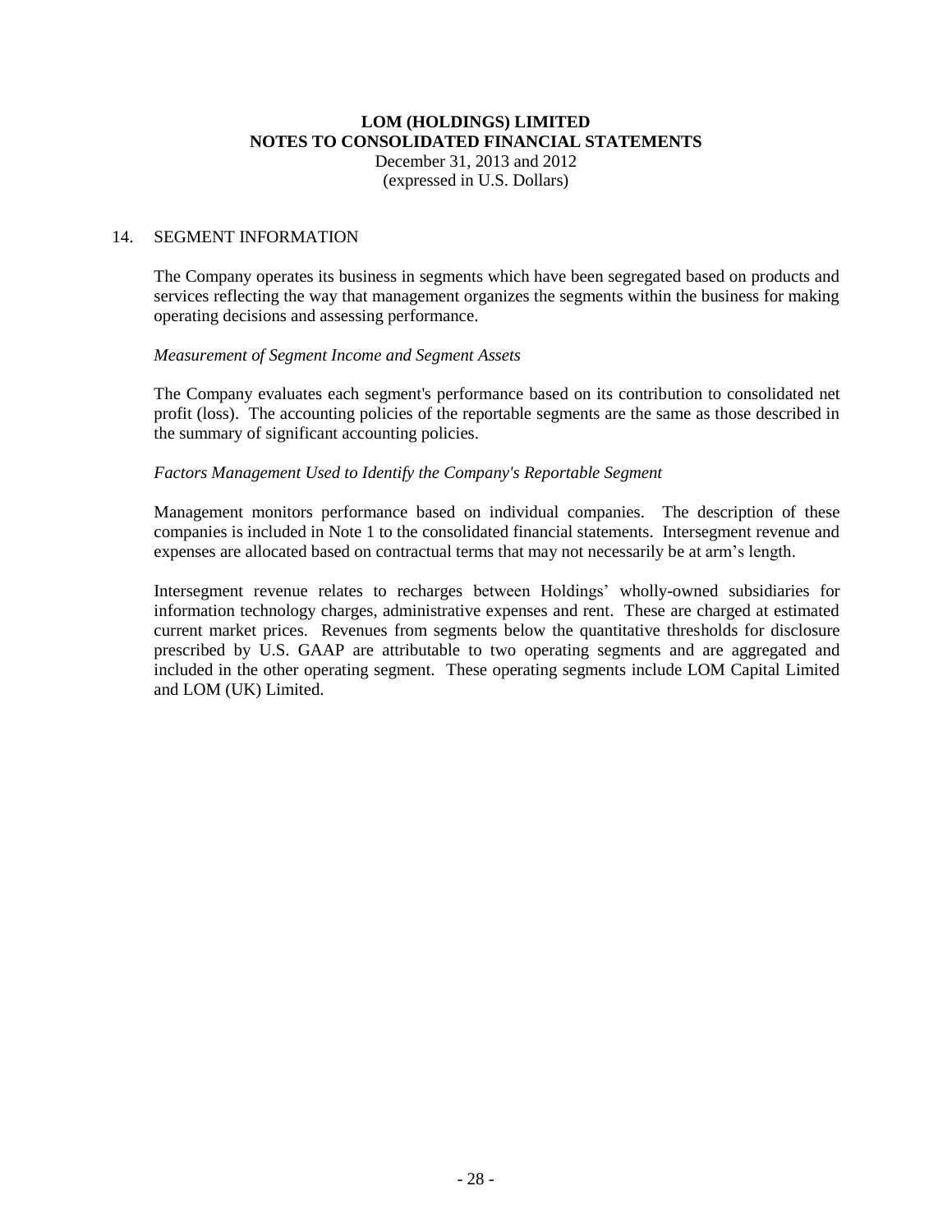December 31, 2013 and 2012 (expressed in U.S. Dollars)

## 14. SEGMENT INFORMATION (Cont'd)

|                                     |    | LOM        |               | <b>LOM</b> |              | <b>LOM</b> Asset         |               | Global     |    | <b>LOM</b>               |     | <b>LOM</b> |              |            |    |                |    |            |
|-------------------------------------|----|------------|---------------|------------|--------------|--------------------------|---------------|------------|----|--------------------------|-----|------------|--------------|------------|----|----------------|----|------------|
|                                     |    | Securities |               | Securities |              | Management               |               | Custody    |    | (Holdings)               |     | Properties |              |            |    |                |    |            |
|                                     |    | (Bermuda)  |               | (Bahamas)  |              | Limited                  |               | Clearing   |    | Limited                  |     | Limited    |              |            |    |                |    |            |
| 2013                                |    | Limited    |               | Limited    |              | (Bermuda)                |               | Limited    |    | (Bermuda)                |     | (Bermuda)  |              | Other      |    | Eliminations   |    | Total      |
| Revenues from<br>external customers | \$ | 1,794,665  | <sup>\$</sup> | 1,095,741  | \$           | 1,999,652                | <sup>\$</sup> | 1,200,913  | \$ | 373,972 \$               |     | 712,899 \$ |              | 114,678 \$ |    | $\sim$         | \$ | 7,292,520  |
| Intersegment revenue                |    | 119,860    |               | 54,000     |              | $\sim$                   |               | 1,449,833  |    | $\sim$                   |     | 296,880    |              | 6,875      |    | (1,927,448)    |    |            |
| Total revenue                       | S. | 1,914,525  | <sup>S</sup>  | 1,149,741  | <sup>S</sup> | 1,999,652                | <sup>S</sup>  | 2,650,746  | -S | 373,972                  | -SS | 1,009,779  | <sup>S</sup> | 121,553    |    | (1,927,448)    | -S | 7,292,520  |
| Depreciation                        | \$ | $\sim$     | $\mathbb{S}$  | $6,036$ \$ |              | $\sim$                   | \$            | 139,262 \$ |    | $\sim$                   | \$. | 251,059 \$ |              | $\sim$     | -S | $\sim$         | \$ | 396,357    |
| Operating expenses                  |    | 2,251,706  |               | 1,155,408  |              | 1,619,997                |               | 2,723,163  |    | 297,166                  |     | 934,124    |              | 58,120     |    | (1,927,448)    |    | 7,112,236  |
| Segment (loss) profit               |    | (337, 181) |               | (5,667)    |              | 379,655                  |               | (72, 417)  |    | 76,805                   |     | 75,655     |              | 63,434     |    |                |    | 180,284    |
| Identifiable assets                 |    | 1,325,807  |               | 558,662    |              | 1,022,120                |               | 2,060,176  |    | 18,223,404               |     | 7,912,119  |              | 256,495    |    | (14, 461, 195) |    | 16,897,588 |
| Property and equipment              |    |            |               | 8,754      |              | $\overline{\phantom{a}}$ |               | 456,831    |    | $\sim$                   |     | 7,623,202  |              |            |    |                |    | 8,088,787  |
| Capital expenditures                |    |            |               | 6,205      |              |                          |               | 55,153     |    | $\overline{\phantom{a}}$ |     | 21,555     |              |            |    |                |    | 82,913     |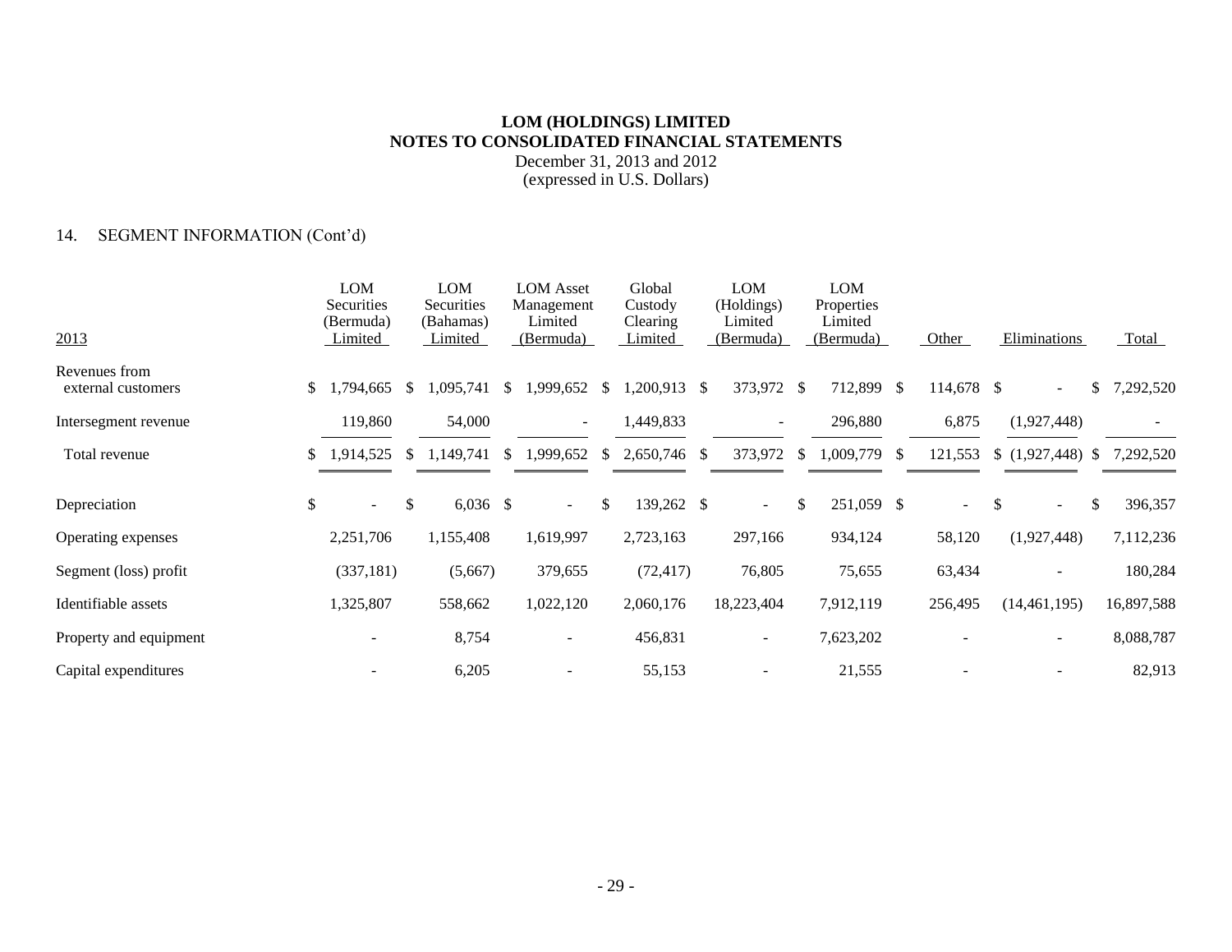December 31, 2013 and 2012 (expressed in U.S. Dollars)

## 14. SEGMENT INFORMATION (Cont'd)

|                                     |              |                       |               |                                 |              |                      |              |                                |               | Lines                  |               |                          |              |                          |               |            |               |                |                 |
|-------------------------------------|--------------|-----------------------|---------------|---------------------------------|--------------|----------------------|--------------|--------------------------------|---------------|------------------------|---------------|--------------------------|--------------|--------------------------|---------------|------------|---------------|----------------|-----------------|
|                                     |              | LOM<br>Securities     |               | <b>LOM</b><br><b>Securities</b> |              | LOM<br>Securities    |              | <b>LOM</b> Asset<br>Management |               | Overseas<br>Management |               | <b>LOM</b><br>(Holdings) |              | <b>LOM</b><br>Properties |               |            |               |                |                 |
| 2012                                |              | (Bermuda)<br>Limited  |               | (Cayman)<br>Limited             |              | (Bahamas)<br>Limited |              | Limited<br>(Bermuda)           |               | Limited<br>(Bermuda)   |               | Limited<br>(Bermuda)     |              | Limited<br>(Bermuda)     |               | Other      |               | Eliminations   | Total           |
| Revenues from<br>external customers |              | $\frac{1,196,027}{2}$ | <sup>\$</sup> | $\sim$                          | \$           | 1,155,210            | <sup>S</sup> | 1,877,117                      | <sup>\$</sup> | 1,575,684 \$           |               | 72,767 \$                |              | 704,575                  | -S            | 154,022 \$ |               | $\sim$         | \$<br>6,735,402 |
| Intersegment revenue                |              | 100,215               |               |                                 |              | 54,000               |              | 19,074                         |               | 1,489,001              |               | $\overline{\phantom{a}}$ |              | 296,880                  |               | $\sim$     |               | (1,959,170)    |                 |
| Total revenue                       | \$           | ,296,242              | <sup>\$</sup> |                                 |              | ,209,210             | <sup>S</sup> | 1,896,191                      | <sup>\$</sup> | 3,064,685              | <sup>\$</sup> | 72,767                   | <sup>S</sup> | 1,001,455                | <sup>\$</sup> | 154,022    |               |                | 6,735,402       |
| Depreciation                        | $\mathbb{S}$ |                       | $\mathbb{S}$  | $\sim$                          | $\mathbb{S}$ | 33,268 \$            |              | $\sim$                         | \$            | 82,495 \$              |               | $\sim$                   |              | 253,068 \$               |               | $\sim$ .   | <sup>\$</sup> |                | \$<br>368,831   |
| Operating expenses                  |              | 2,209,248             |               | 203                             |              | 1,361,490            |              | 1,678,744                      |               | 2,948,411              |               | 1,766,373                |              | 906,246                  |               | 818,988    |               | (4,179,553)    | 7,510,150       |
| Segment (loss) profit               |              | (913,006)             |               | (203)                           |              | (152,280)            |              | 217,447                        |               | 116,274                |               | (1,693,606)              |              | 95,209                   |               | (664, 964) |               | 2,220,381      | (774, 748)      |
| Identifiable assets                 |              | 1,269,743             |               |                                 |              | 333,419              |              | 653,093                        |               | 3,620,355              |               | 18,271,752               |              | 8,069,310                |               | 177,331    |               | (14, 113, 181) | 18,281,822      |
| Property and equipment              |              |                       |               |                                 |              | 8,585                |              | $\overline{\phantom{a}}$       |               | 540,940                |               | $\overline{\phantom{a}}$ |              | 7,852,706                |               |            |               |                | 8,402,231       |
| Capital expenditures                |              |                       |               |                                 |              |                      |              | $\overline{\phantom{a}}$       |               | 142,307                |               | $\overline{\phantom{a}}$ |              | 30,161                   |               |            |               |                | 172,468         |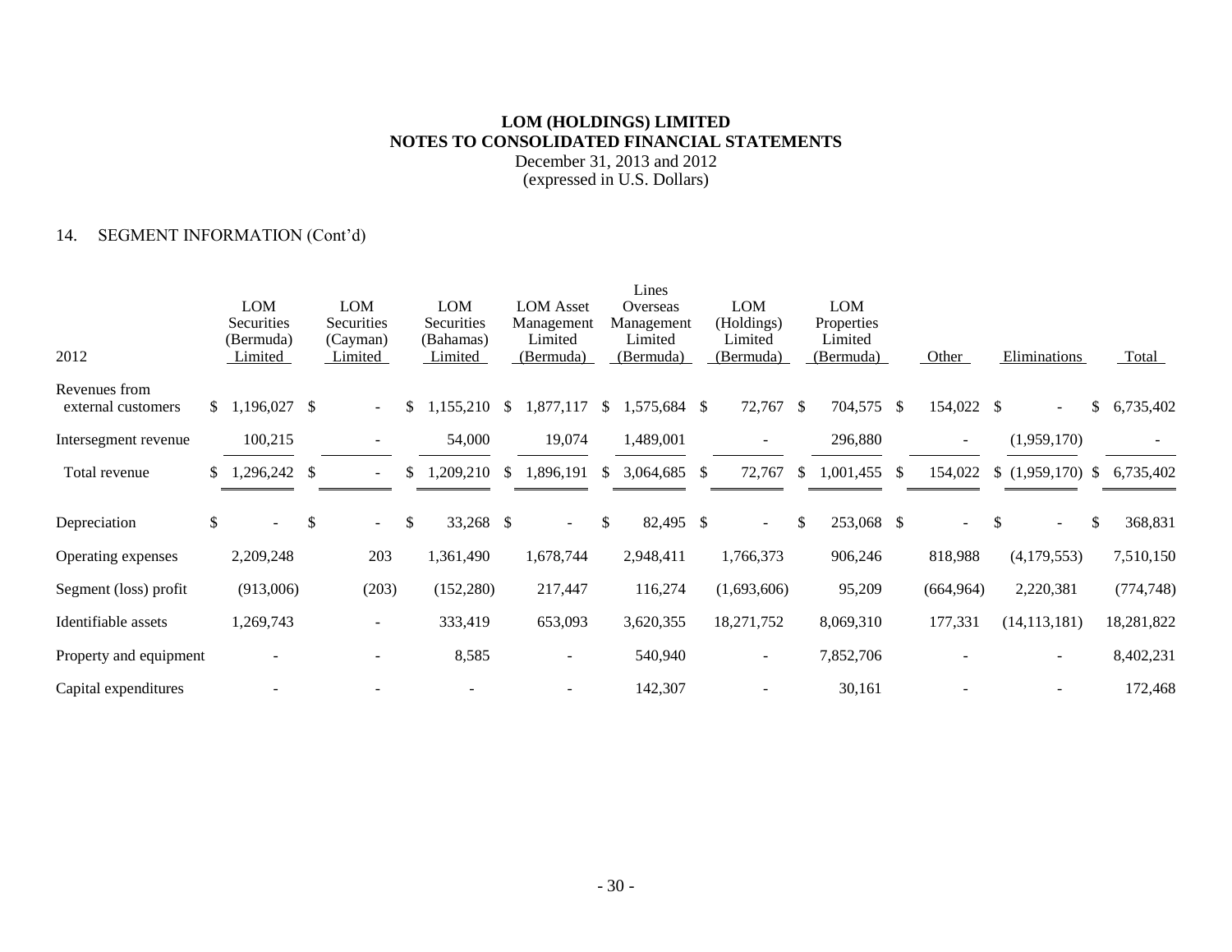December 31, 2013 and 2012 (expressed in U.S. Dollars)

## 14. SEGMENT INFORMATION (Cont'd)

| Geographic Split |  |  |
|------------------|--|--|
|------------------|--|--|

| 2013                                                       | <b>Bermuda</b>         |     | <b>Bahamas</b>     |     | Total                  |  |  |
|------------------------------------------------------------|------------------------|-----|--------------------|-----|------------------------|--|--|
| Revenues from external customers<br>Property and equipment | 6,196,779<br>8,080,033 | SS. | 1,095,741<br>8,754 |     | 7,292,520<br>8,088,787 |  |  |
| 2012                                                       | Bermuda                |     | <b>Bahamas</b>     |     | Total                  |  |  |
| Revenues from external customers<br>Property and equipment | 5,580,172<br>8,393,646 | S.  | 1,155,230<br>8,585 | \$. | 6,735,402<br>8,402,231 |  |  |

Geographic split is disclosed by location of business.

#### 15. SUPPLEMENTARY INFORMATION – FIVE YEAR COMPARISON TABLE

Income Statement Data – For the Year Ended December 31,

|                                                                            | 2013                                | 2012                                | 2011                                | 2009                                | 2009                                |
|----------------------------------------------------------------------------|-------------------------------------|-------------------------------------|-------------------------------------|-------------------------------------|-------------------------------------|
| Net revenue-interest income<br>Fees and other income<br>Operating expenses | 481,784<br>6,810,736<br>(7,112,236) | 547,419<br>6,187,983<br>(7,510,150) | 757,452<br>7,578,510<br>(9,807,579) | 707,755<br>8,117,679<br>(9,115,322) | 631,373<br>7,383,116<br>(8,454,264) |
| Net profit $/(loss)$                                                       | 180,284                             | (774, 748)                          | (1,471,617)                         | (289, 888)                          | (439,775)                           |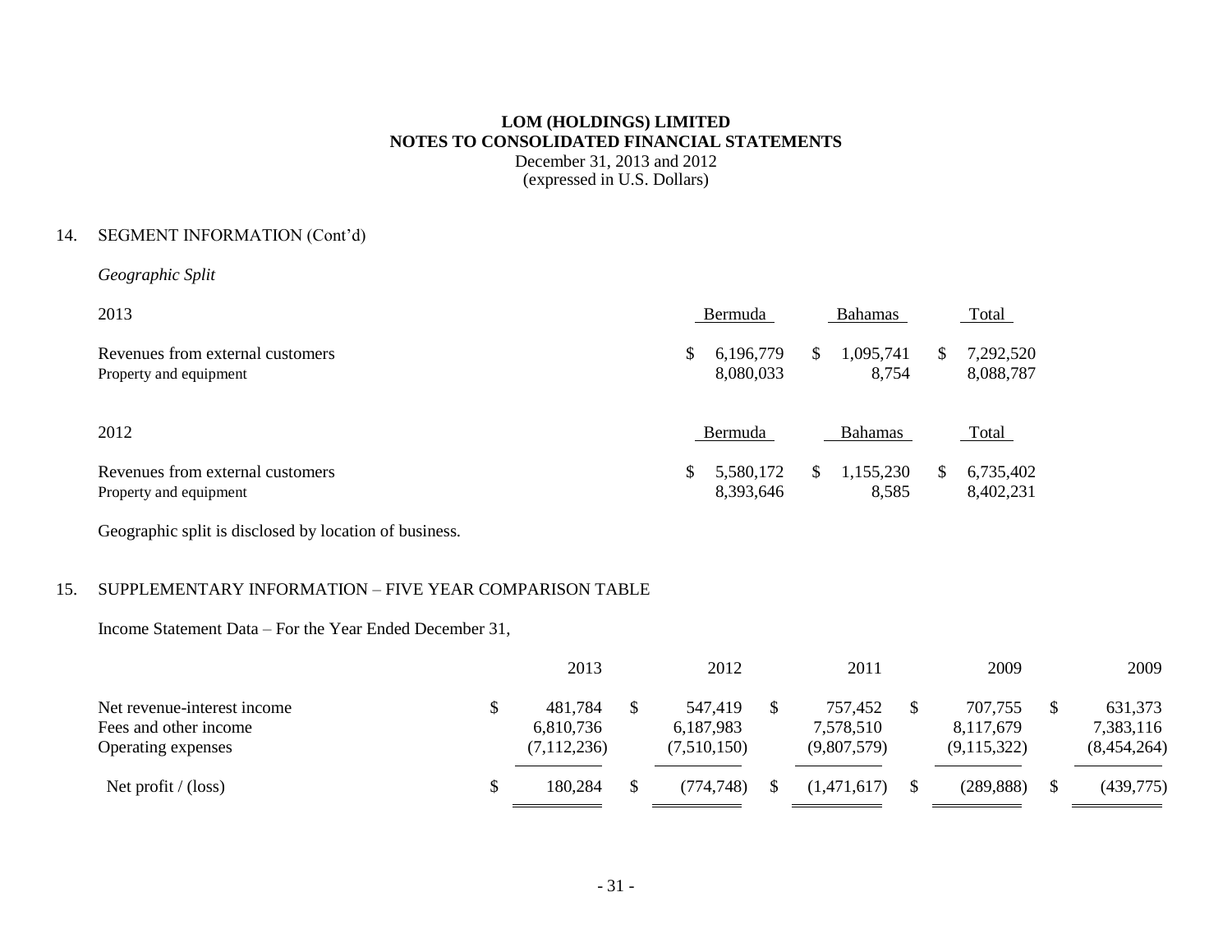December 31, 2013 and 2012 (expressed in U.S. Dollars)

## 15. SUPPLEMENTARY INFORMATION – FIVE YEAR COMPARISON TABLE (Cont'd)

Balance Sheet Data – As of December 31,

|                                            | 2013            | 2012            |              | 2011       |     | 2010       |    | 2009       |
|--------------------------------------------|-----------------|-----------------|--------------|------------|-----|------------|----|------------|
| Cash, cash equivalents and restricted cash | \$<br>3,521,800 | \$<br>3,307,953 | $\mathbb{S}$ | 3,548,865  | \$. | 3,795,209  | S. | 4,276,008  |
| Securities owned                           | 3,260,391       | 4,579,973       |              | 3,835,952  |     | 4,353,685  |    | 4,953,207  |
| Property and equipment, net                | 8,088,787       | 8,402,231       |              | 8,598,594  |     | 9,365,748  |    | 9,447,224  |
| Total assets                               | 16,897,588      | 18,281,822      |              | 17,569,871 |     | 19,352,421 |    | 21,374,241 |
| Shareholders' equity                       | 16,162,297      | 16,078,207      |              | 16,867,910 |     | 18,584,208 |    | 19,033,826 |
| Directors and Executives Shareholdings     |                 |                 |              |            |     |            |    |            |
| (in numbers of shares owned)               | 4,021,396       | 4,129,396       |              | 4,102,896  |     | 3,586,996  |    | 3,465,496  |
| Financial Ratios – As of December 31,      |                 |                 |              |            |     |            |    |            |
|                                            | 2013            | 2012            |              | 2011       |     | 2010       |    | 2009       |
| Liabilities $-$ equity ratio               | 4.5%            | 13.7%           |              | 4.2%       |     | 4.1%       |    | 12.3%      |
| Return on equity                           | 1.1             | (4.8)           |              | (8.7)      |     | (1.6)      |    | (2.3)      |
| Return on assets                           | 1.1             | (4.2)           |              | (8.4)      |     | (1.5)      |    | (2.1)      |